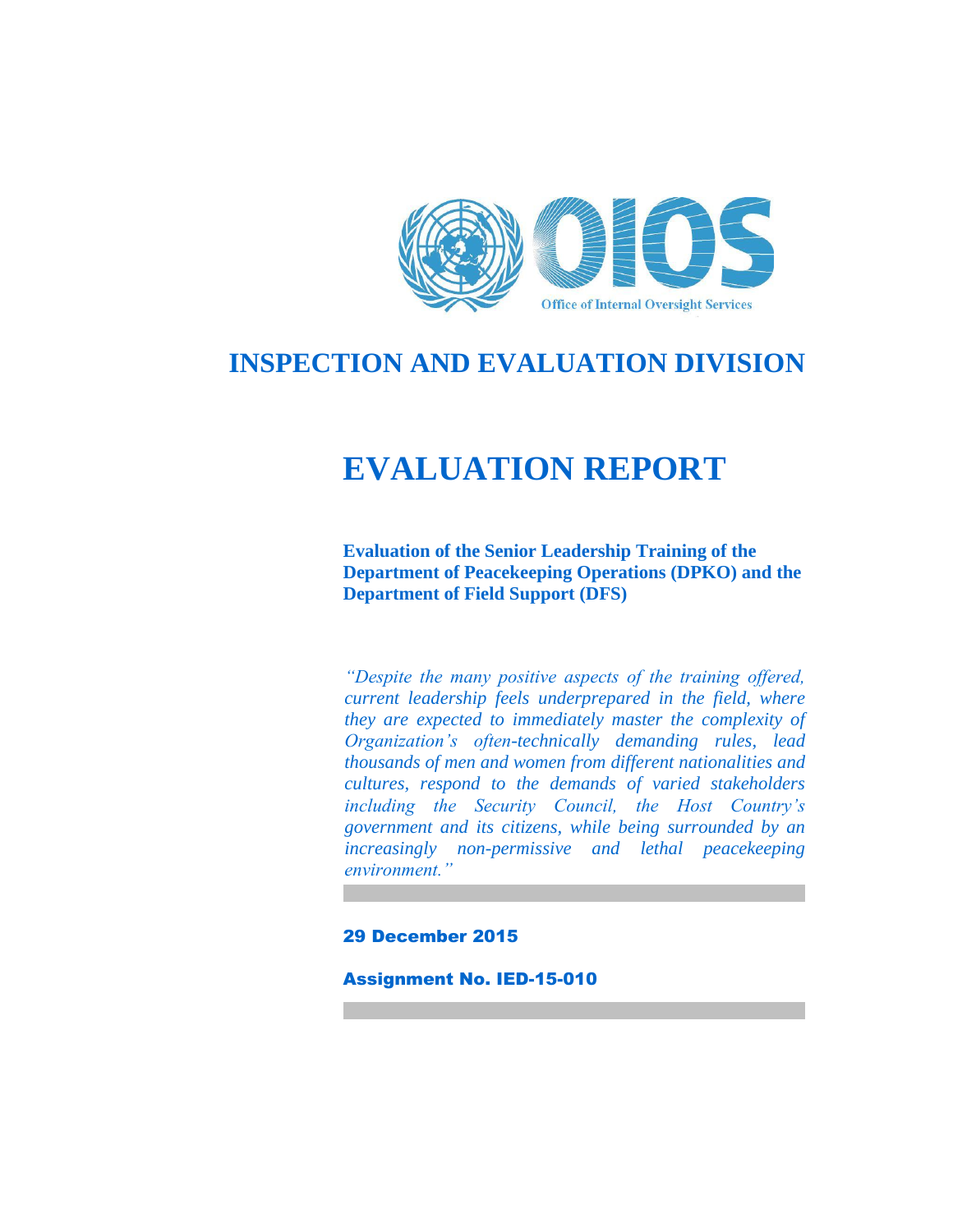#### INSPECTION AND EVALUATION DIVISION

FUNCTION "*The Office shall evaluate the efficiency and effectiveness of the implementation of the programmes and legislative mandates of the Organisation. It shall conduct programme evaluations with the purpose of establishing analytical and critical evaluations of the implementation of programmes and legislative mandates, examining whether changes therein require review of the methods of delivery, the continued relevance of administrative procedures and whether the activities correspond to the mandates as they may be reflected in the approved budgets and the medium-term plan of the Organisation;" (General Assembly Resolution 48/218 B).*

#### **PROJECT TEAM MEMBERS INCLUDE:**

RAHUL SUR, CHIEF, PEACEKEEPING EVALUATION SECTION JAN MUIR, PROJECT LEADER FREDERIK TRETTIN, TEAM MEMBER

#### **CONTACT** INFORMATION **OIOS/IED CONTACT INFORMATION**: Tel: +212 963-8148, Fax: +212-963-1211 email[: ied@un.org](mailto:ied@un.org) **RAHUL SUR, CHIEF, PEACEKEEPING EVALUATION SECTION** Tel: +1 212-963-0495, Fax: +1 212-963-1211 e-mail: [sur@un.org](mailto:sur@un.org)

#### **(EDDIE) YEE WOO GUO, ACTING DIRECTOR**

Tel: +917 367-3674, Fax: +212-963-1211 e-mail: [guoy@un.org](mailto:guoy@un.org)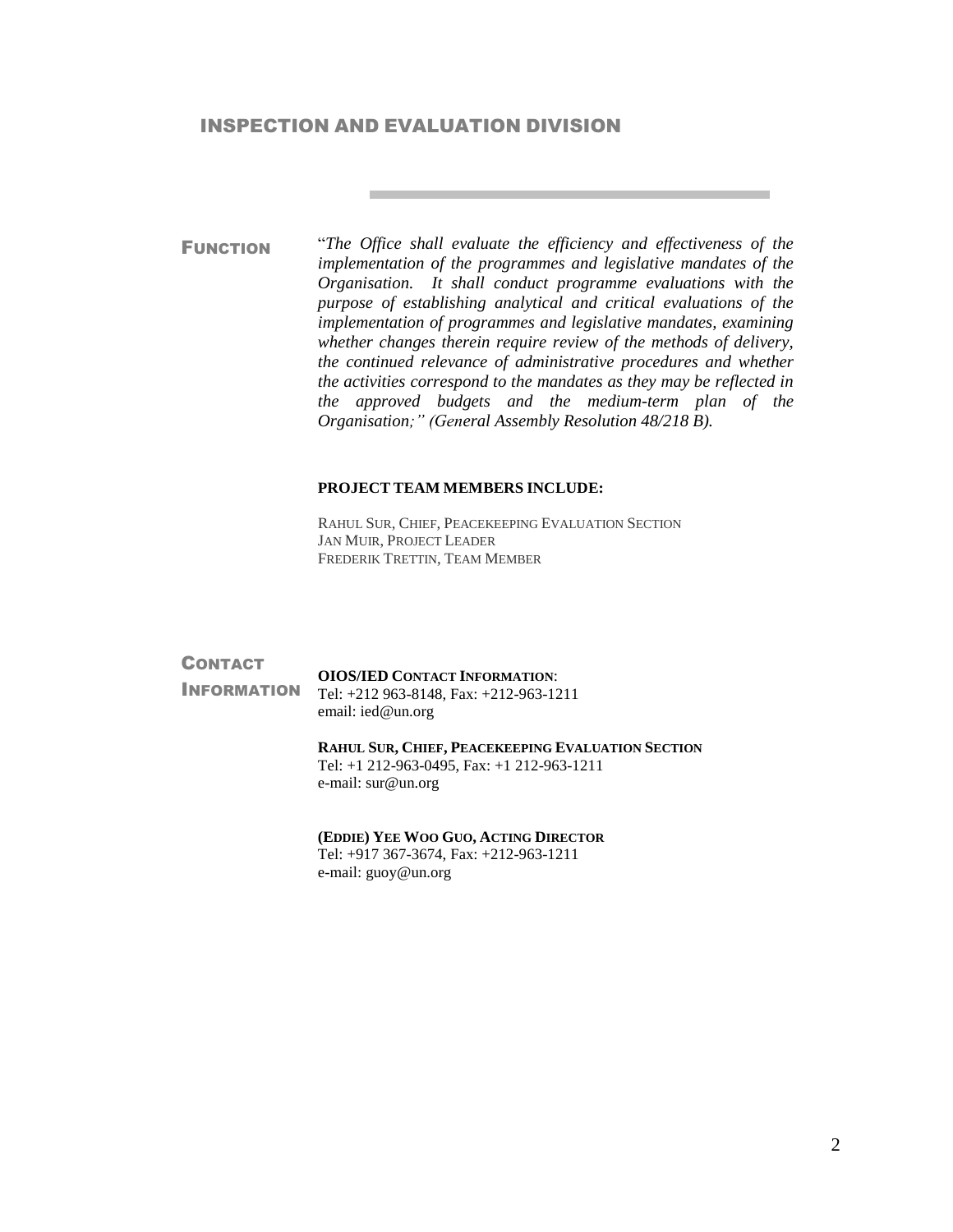## **EXECUTIVE SUMMARY**

### **Evaluation of the Senior Leadership Training of the Department of Peacekeeping Operations (DPKO) and the Department of Field Support (DFS)**

Proper selection and training of senior mission leaders are keys to the success of peacekeeping missions. Peacekeeping mission leaders are accountable for the management of operations costing up to one billion dollars annually, leading thousands of uniformed and civilian personnel, and coordinating a wide range of complex activities. The Secretary-General has stated that his appointments of senior officials are critical to the Organization's performance, and the General Assembly has highlighted the need to address senior leadership training.

Member States and DPKO/DFS, together, have committed resources in excess of \$775,000 to senior leadership training in 2014-2015. Leaders were selected from diverse backgrounds including from high-level diplomatic, military and police backgrounds. However, some had little or no prior experience in the United Nations. Overall, the training given had many positive aspects, with participants reporting high utility, especially for the DPKO/DFS 'flagship' Senior Mission Leaders (SML) course. At the same time, the evaluation, conducted upon DPKO/DFS' request and an OIOS risk assessment, has highlighted gaps that require attention and action.

Many senior leaders felt under-prepared for their responsibilities. Preparation was neither consistently taken by newly appointed senior leaders nor offered to them. A significant number of appointees deployed without having completed mandatory training. Only 61.8 per cent of current leaders at the D-2 level and above had done the mandatory Senior Leadership Programme (SLP) course by March 2015. The SML course, while much valued by participants, only produced a limited number of participants who were subsequently appointed or promoted to senior leadership positions in DPKO peacekeeping missions. More than one third of the senior leaders had not undertaken the SLP or SML. 28.4 per cent of current leaders had not undertaken any DPKO/DFS leadership training.

Despite the many positive aspects of the training offered, current leadership feels underprepared in the field, where they are expected to immediately master the complexity of Organization's often-technically demanding rules, lead thousands of men and women from different nationalities and cultures, respond to the demands of varied stakeholders including the Security Council, the Host Country's government and its citizens, while being surrounded by an increasingly non-permissive and lethal peacekeeping environment.

Leaders' feedback also suggested that training had not prepared them adequately for specific issues. These included managing crisis situations and working with a hostile government, resolving management and administrative issues, knowledge of administrative and other procedures required by the United Nations (including conduct and discipline), and civilian-military interactions within the mission. Leaders also reported they were stressed, disconnected and overworked as a result of the training gaps. At the same time, they faced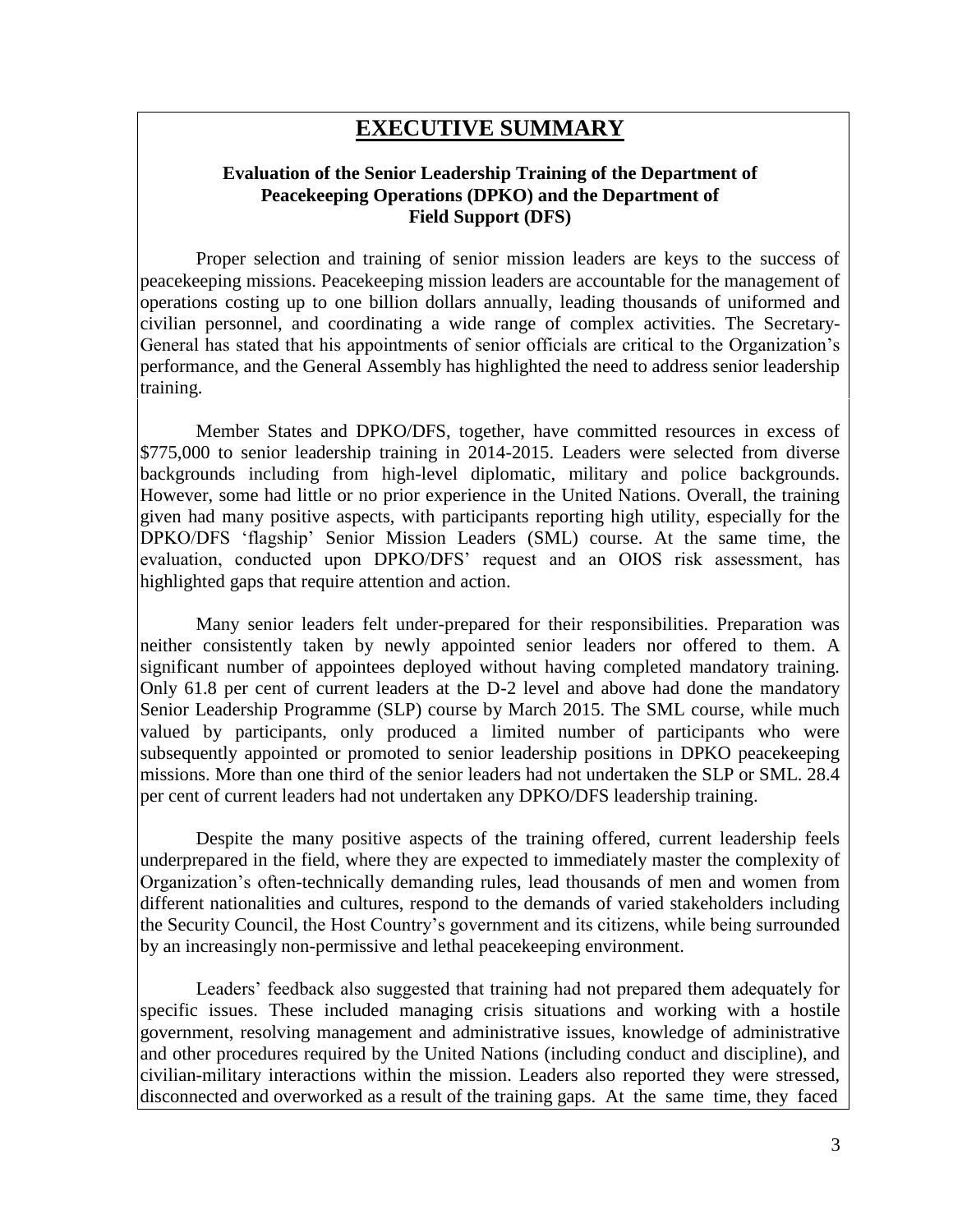pervasive information overload.

Both the design and the delivery of the training and related activities contributed to the problems reported by leaders. Training did not adequately address team related challenges. Training were generic and supply-driven, leading to demand for more customized training. Location and time specific training also limited leaders' opportunities for training. The responsibility for the training of senior peacekeeping leaders was dispersed throughout DPKO/DFS and training was largely dependent on extra-budgetary resources.

The issue of senior leaders' appointments emerged as a risk area, with some senior interviewees considering that, in some cases, political considerations had prevailed over those of merit and competence. While the selection and appointment process was outside the scope of the evaluation, these perceptions indicate that it is, potentially, a high-risk area that requires attention.

OIOS-IED made seven important recommendations to address the issues raised by the evaluation, which had been accepted by DPKO/DFS. These included that DPKO/DFS should develop and implement a comprehensive and systematic senior leadership orientation and training strategy for newly appointed leaders, ensuring a 'full spectrum, whole of DPKO/DFS effort'; ensuring that no new appointee to a senior leadership position deploys without completing a specified minimum of training and preparation and providing all new senior leadership appointees with an on-boarding focal point; ensuring that all senior leaders appointed to senior level positions in peacekeeping operations complete at least one DPKO/DFS senior leadership training within the first six month of their appointment; allocating sufficient funds in order to address the issue of ongoing funding of the Senior Mission Leaders course; establishing performance indicators and specific targets for the planned outcomes of the Senior Mission Leaders course; developing mission-specific handbooks tailored to suit the information and knowledge needs of senior leaders; and developing mission specific crisis management training for Mission Leadership Teams.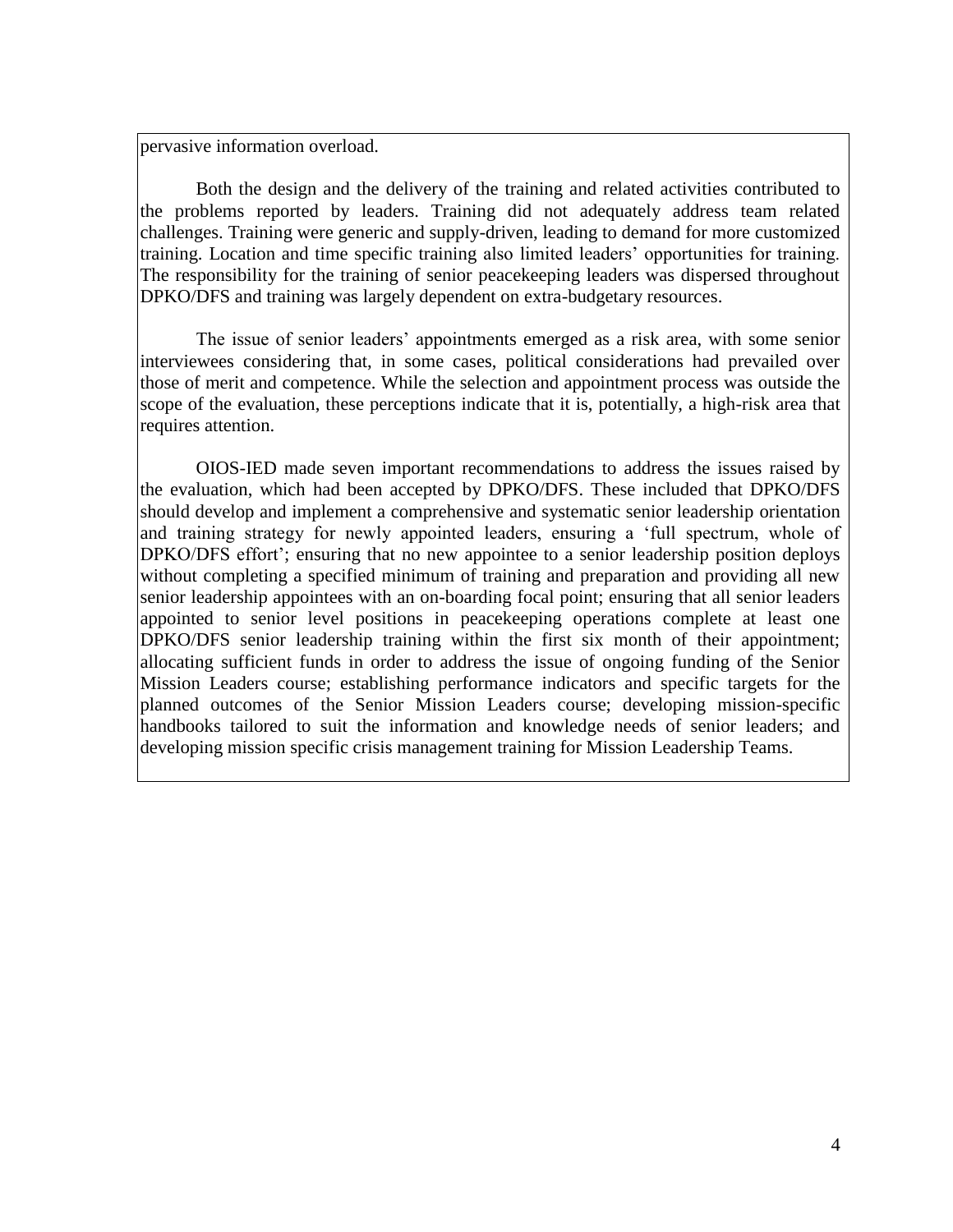## **Contents**

|      |             |                                                                                                                                     | Paragraph | Page      |
|------|-------------|-------------------------------------------------------------------------------------------------------------------------------------|-----------|-----------|
| I.   |             |                                                                                                                                     | $1-5$     | $7 - 8$   |
| II.  |             |                                                                                                                                     | $6 - 13$  | $8 - 11$  |
| III. |             |                                                                                                                                     | $14 - 21$ | $12 - 13$ |
|      | IV. Results |                                                                                                                                     |           |           |
|      | A.          | Senior leaders' diverse background and varying degree<br>of United Nations experience created challenges for<br>training            | $22 - 26$ | 14        |
|      | <b>B.</b>   | Training was neither consistently offered to newly<br>appointed senior leaders nor taken by them                                    | 27-38     | $15 - 18$ |
|      | C.          | Peacekeeping leaders valued the training they received                                                                              | $39 - 50$ | 18-21     |
|      | D.          | Leaders' feedback demonstrated gaps in the training<br>offered                                                                      | $51-62$   | $21 - 24$ |
|      | E.          | Both the design and the delivery of the training and<br>related activities contributed to the<br>problems<br>experienced by leaders | 63-75     | 24-27     |
| V.   |             |                                                                                                                                     | 76-87     | 27-29     |
| VI.  |             |                                                                                                                                     | 88-94     | 29-30     |
| VII. |             |                                                                                                                                     |           |           |
|      | A.          |                                                                                                                                     |           | 31        |
|      | <b>B.</b>   | Comments on the draft received from the Department<br>of Peacekeeping Operations and the Department of<br><b>Field Support</b>      |           | $32 - 33$ |
|      | $C_{\cdot}$ | <b>Recommendation Action Plan</b>                                                                                                   |           | 34-36     |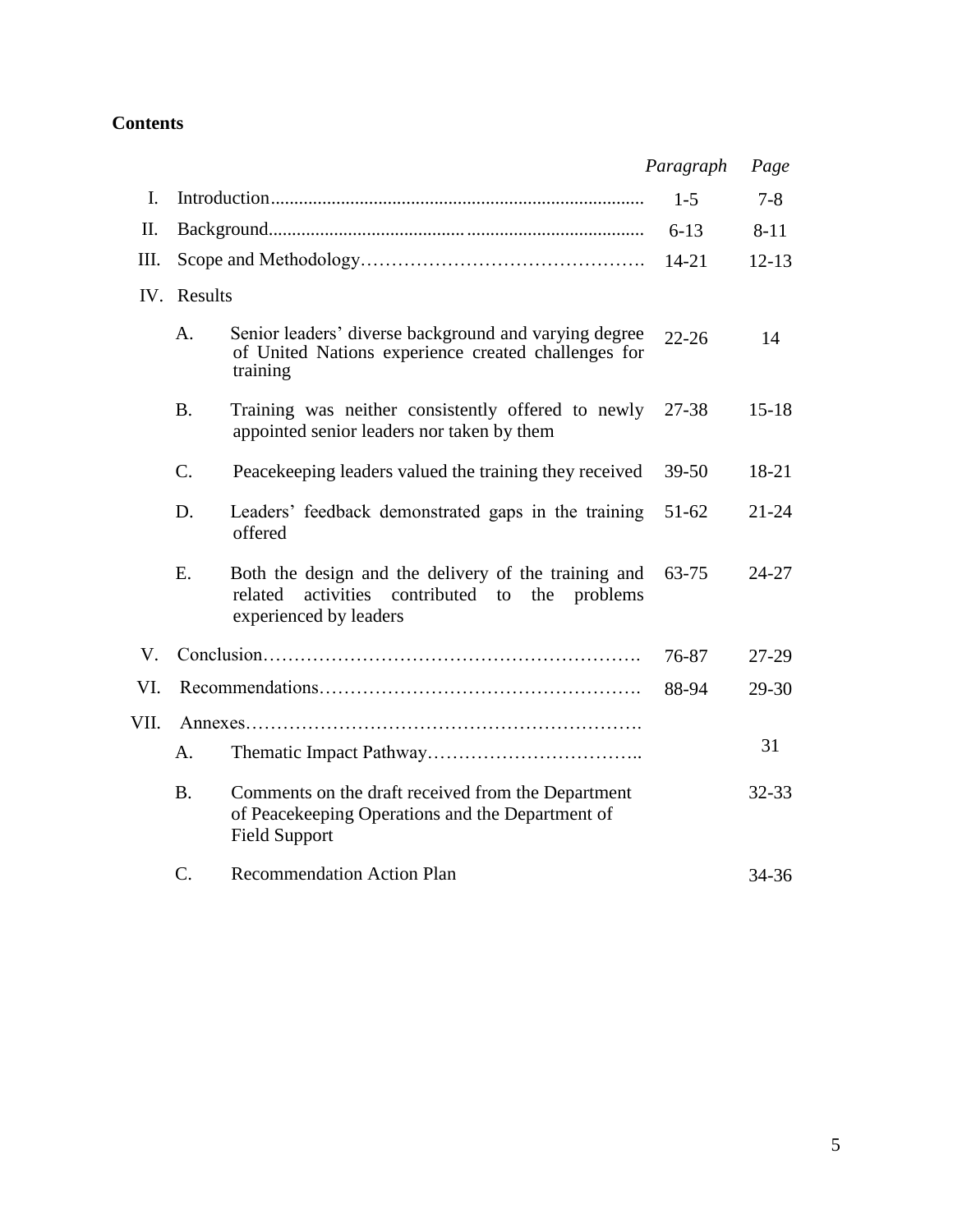## **Acronyms**

| <b>ACABQ</b>    | Advisory Committee on Administrative and Budgetary Questions           |
|-----------------|------------------------------------------------------------------------|
| <b>ASG</b>      | <b>Assistant Secretary-General</b>                                     |
| $D-1, D-2$      | Director Level 1, Director Level 2                                     |
| <b>DFS</b>      | Department of Field Support                                            |
| <b>DPA</b>      | Department of Political Affairs                                        |
| <b>DPKO</b>     | Department of Peacekeeping Operations                                  |
| <b>FPD</b>      | <b>DFS Field Personnel Division</b>                                    |
| <b>IOC-HoMC</b> | Intensive Orientation Course for Heads of Military Components          |
| <b>IMTC</b>     | <b>Integrated Mission Training Centre</b>                              |
| <b>ITS</b>      | <b>DPKO/DFS</b> Integrated Training Service                            |
| JIU             | United Nations Joint Inspection Unit                                   |
| <b>OHRM</b>     | United Nations Office of Human Resources Management                    |
| <b>OIOS-IED</b> | Inspection and Evaluation Division of the Office of Internal Oversight |
|                 | <b>Services</b>                                                        |
| <b>OMA</b>      | DPKO Office of Military Affairs                                        |
| 00              | <b>Office of Operations</b>                                            |
| $P-4, P-5$      | Professional category level 4, Professional category level 5           |
| <b>PD</b>       | <b>DPKO Police Division</b>                                            |
| <b>PBPS</b>     | <b>DPKO/DFS Peacekeeping Best Practices Section</b>                    |
| <b>RB</b>       | <b>Regular Budget</b>                                                  |
| SA              | Peacekeeping Support Account                                           |
| <b>SLIP</b>     | Senior Leadership Induction Programme (now SLP)                        |
| <b>SLP</b>      | Senior Leadership Programme                                            |
| <b>SMART</b>    | Senior Mission Administration and Resources Training programme         |
| <b>SML</b>      | Senior Mission Leaders course                                          |
| <b>SRSG</b>     | Special Representative of the Secretary-General                        |
| <b>TIP</b>      | <b>Thematic Impact Pathway</b>                                         |
| <b>USG</b>      | <b>Under-Secretary-General</b>                                         |
| ZIF             | Centre for International Peace Operations (Berlin)                     |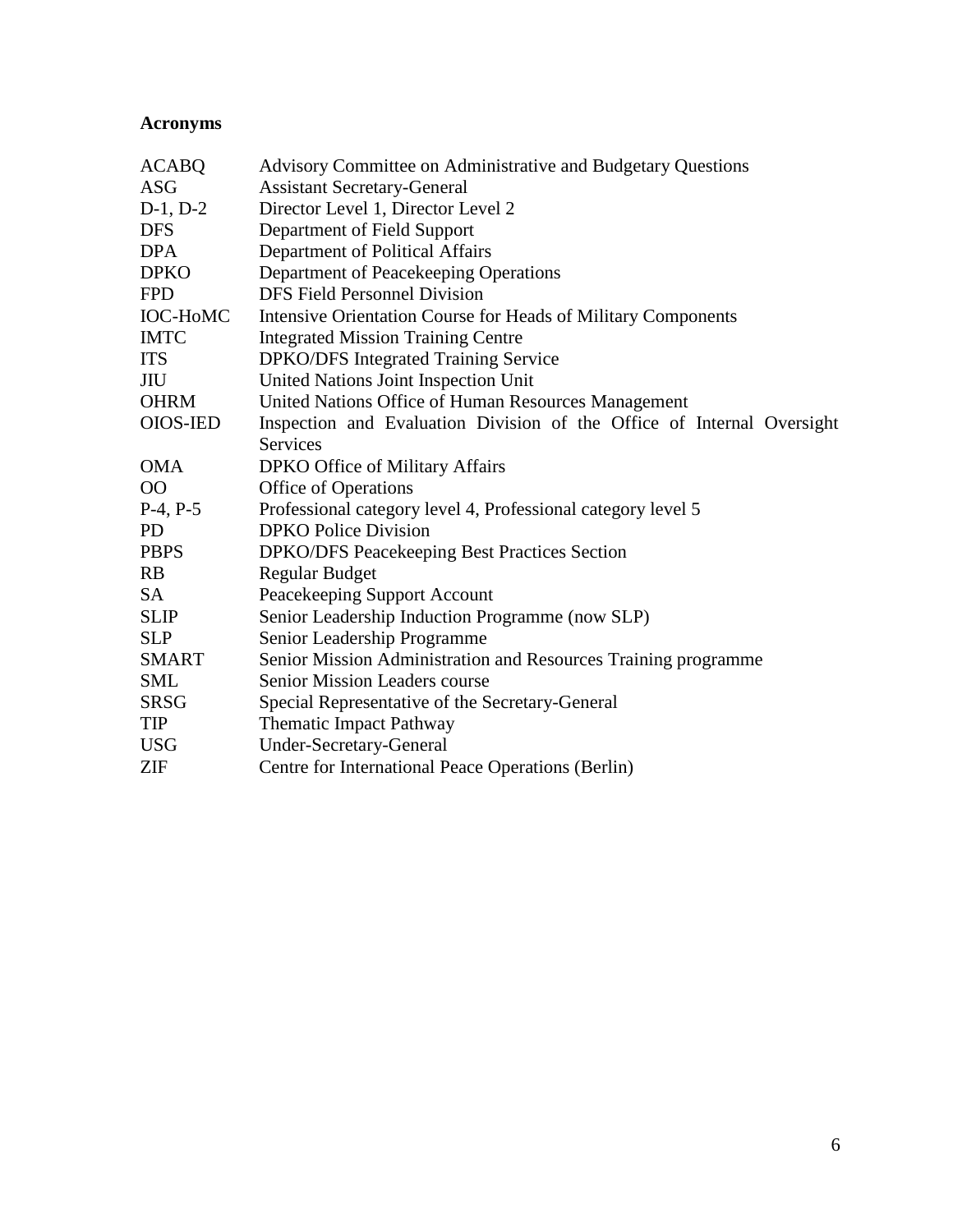## **I. Introduction**

1. In any large organization, senior leaders are conferred the responsibility, authority and trust to act in the name of the organization, and to guide it effectively towards its goals under all circumstances, whether calm or calamitous. In addition, senior leaders combine the representational and operational in a manner no other layer of an organization does.

2. Senior leaders in peacekeeping missions are no exception to this general rule, but as the complexity, size and threats to multilateral peacekeeping operations have increased, so too have the demands on their leaders. Deployed in hostile and often bleak environments, mission leaders are accountable for the management of operations costing up to one billion dollars annually, with thousands of uniformed and civilian personnel, and complex military, police and civilian operations. The risks are high, and mistakes are often highly visible. The Secretary-General has stated that his appointments of senior officials are critical to the Organization's performance and noted the importance of appointing suitably qualified personnel to leadership positions in the field. As such, regardless of the competencies acquired elsewhere, orientation and training is critical to prepare new senior leaders stepping up to the unique challenges of leading UN peacekeeping missions.

3. Training of leaders has long been a focus. Two General Assembly resolutions have highlighted the need to address senior leadership training.<sup>2</sup> The Report of the Panel on United Nations Peace Operations (the "Brahimi report")<sup>3</sup> addressed the critical importance of competent mission leadership. The 2008 strategic assessment of current and future training needs for United Nations peacekeeping identified leadership as a main cross-cutting skills gap as perceived by United Nations peacekeeping staff and partner institutions. 4 The 2012-2013 Global Peacekeeping Training Needs Assessment referred to training as a "strategic investment in peacekeeping" and recommended strengthening senior management training.<sup>5</sup> The Secretary-General also described peacekeeping training as a strategic investment for both the United Nations and the international community that can enable the provision of personnel more capable of meeting the complex challenges facing UN peacekeeping in its consolidation phase.<sup>6</sup> Furthermore, he announced that he would explore ways in which training for leaders could be improved within existing means. <sup>7</sup> Most recently, the High-level Independent Panel on Peace Operations highlighted that the quality of leadership is one of the most crucial factors in the success or failure of UN peace operations.<sup>8</sup> In academic literature, too, it is widely acknowledged that individual leadership in peacekeeping operations is a key determinant of mission success or failure.<sup>9</sup>

 $<sup>1</sup>$  A/51/950, para. 230; A/61/858, para. 87.</sup>

<sup>2</sup> A/RES/48/42, para. 50; A/RES/49/37, para. 49.

<sup>3</sup> A/55/305 S/2000/809, paras. 93-101.

<sup>4</sup> DPKO/DFS Strategic Peacekeeping Training Needs Assessment, Oct. 2008 (internal document).

<sup>5</sup> DPKO-DFS Global Peacekeeping Training Needs Assessment, 2012-2013 (internal document).

 $6$  A/65/644, para. 3.

<sup>7</sup> A/66/311-S/2011/527 para 49.

<sup>8</sup> A/70/95-S/2015/446, para 268-278.

<sup>&</sup>lt;sup>9</sup> See, for example, the finding cited by Doyle in [http://acuns.org/wp-content/uploads/2012/09/Doyle\\_BuildingPeace.pdf.](http://acuns.org/wp-content/uploads/2012/09/Doyle_BuildingPeace.pdf)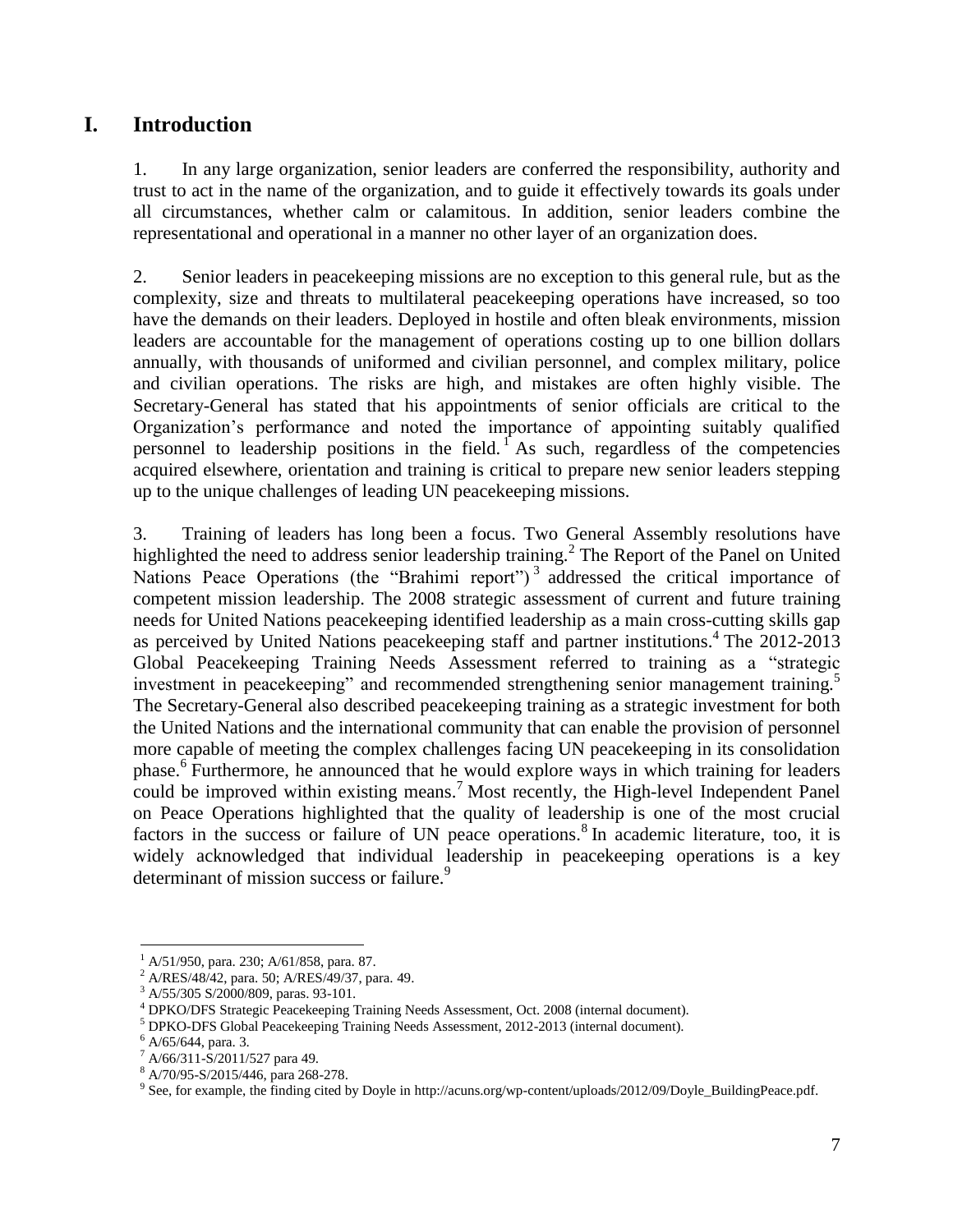4. The topic of senior leadership training was suggested to OIOS-IED by DPKO/DFS in the course of work-plan consultations in 2013 and was later confirmed as a high-risk topic by the IED peacekeeping risk assessment exercise conducted late that year.

5. The general frame of reference for OIOS evaluation is provided in the Regulations and Rules Governing Programme Planning, the Programme Aspects of the Budget, the Monitoring of Implementation and the Methods of Evaluation (ST/SGB/2000/8). With reference to regulation  $7.1^{10}$  the overall objectives of this evaluation were:

- a) To determine, as systematically and objectively as possible, the extent to which current DPKO/DFS senior leadership training programmes in general, and the Senior Mission Leaders (SML) course in particular, result in the provision of personnel more capable of meeting the complex challenges facing senior mission leaders in the field; and
- b) To enable the Secretariat and Member States to engage in systematic reflection, with a view to increasing the effectiveness of DPKO/DFS senior leadership training.

Furthermore, the evaluation was designed and conducted in accordance with the norms and standards of the United Nations Evaluation Group.

## **II. Background**

6. The DPKO/DFS policy on Training for all United Nations Peacekeeping Personnel outlines the roles and responsibilities in United Nations peacekeeping training.<sup>11</sup> Within DPKO/DFS, the Integrated Training Service (ITS) of the Policy, Evaluation and Training Division (DPET), which was established in November 2005, plays a strategic, coordinating role among peacekeeping training actors. It collaborates with and is supported by Member States, DPKO/DFS offices, the Office of Human Resource Management, training sections of other relevant Secretariat departments, and peacekeeping managers and staff (see Chart 1 below).

7. ITS is responsible for the direction and coordination of peacekeeping training, including the identification of training needs, the development of training standards and materials and the delivery of training programmes.<sup>12</sup> Management and leadership training are among those needs, and are managed by a small specialised group within ITS. In discharging these responsibilities, ITS draws on the support of partners in the United Nations and among Member States, who contribute to the funding, development and/or delivery of training programmes.

<sup>&</sup>lt;sup>10</sup> Article VII.

<sup>&</sup>lt;sup>11</sup> DPKO/DFS, Policy: Training for all United Nations Peacekeeping Personnel, 1 May 2010 (unpublished).

 $12$  ST/SGB/2010/1, 5.5 (c).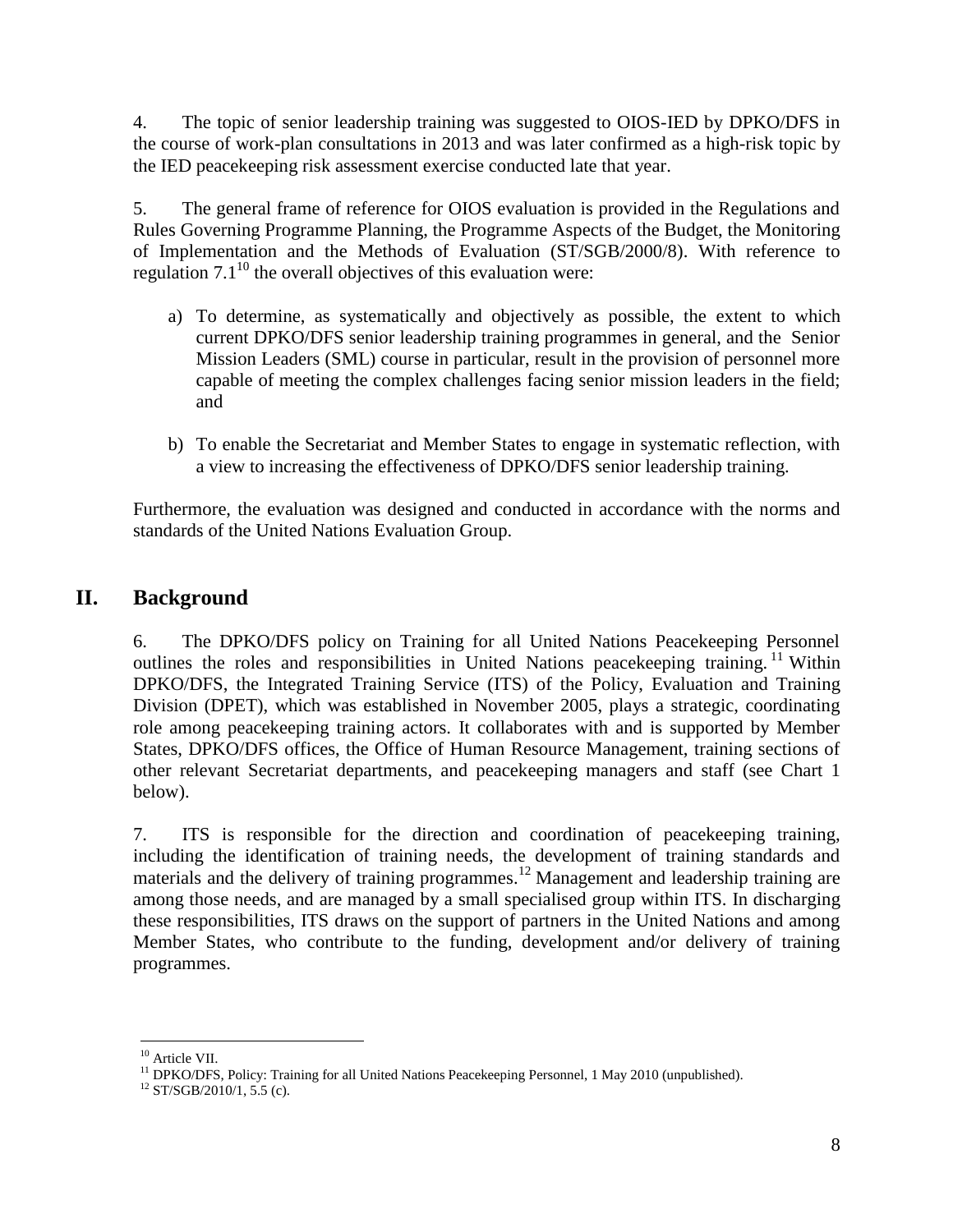## **Chart 1**





8. In 2008 ITS stated it would develop a senior leadership training strategy for peacekeeping which will be part of the overall training strategy for peacekeeping and will also be an integral part of the DPKO/DFS approach to senior leadership selection.<sup>13</sup> However, this strategy never materialised and remained an informal ITS document.

9. At present, four DPKO/DFS training programmes are directed specifically to actual or potential senior peacekeeping leaders. Two are available to both civilian and uniformed leaders: the Senior Mission Leaders (SML) course (offered primarily to potential leaders) and the Senior Leadership Programme (SLP), intended to be undertaken as a mandatory training by all newly appointed senior staff at a D-2 level and above within the first six month of their appointment. The Senior Mission Administration and Resources Training (SMART) programme is attended only by civilian personnel serving mostly at the P-4 and P-5 level, while a fourth programme, the Intensive Orientation Course for Heads of Military Components (IOC-HoMC), is organised and offered on an ad hoc basis by the Office of Military Affairs (OMA) in conjunction with ITS. See Table 1 for details on the different courses.

10. Other preparatory and ongoing activities include Headquarters-based briefings for new appointees ('in-briefings') by staff familiar with the mission, meetings (where possible) with predecessors or others who have held the role, briefings in the mission, ad hoc discussions with content experts, retreats with peers, and the possibility of mentoring and 360 degree performance feedback. Furthermore, incoming leaders are briefed about the relevant guidance

 $\overline{a}$ <sup>13</sup> A/62/727 para 101.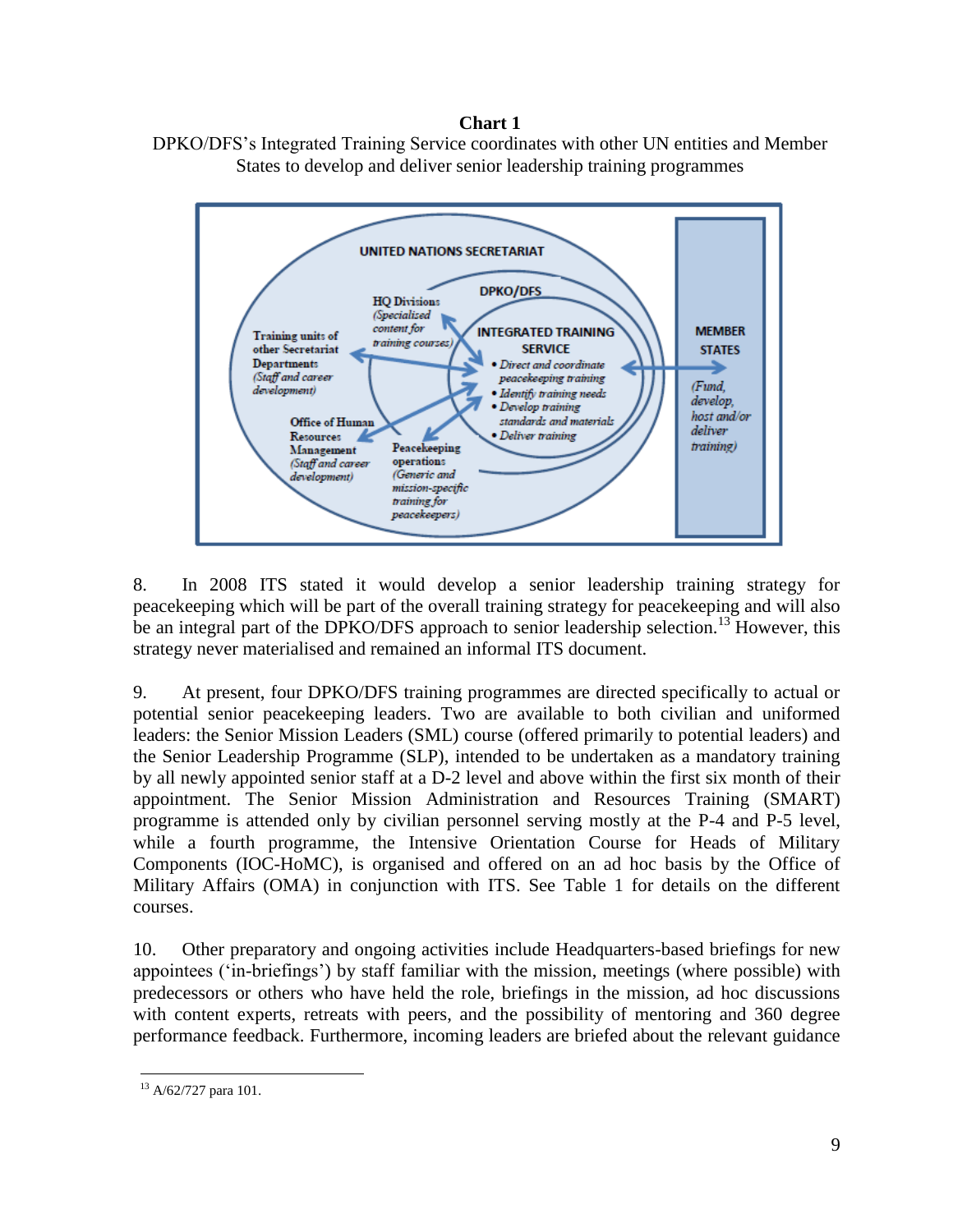materials for the missions including end of assignment reports of relevant staff if available. Each of these activities is coordinated by a different part of DPKO/DFS, with involvement from DPA and occasionally OHRM. In addition, military and police personnel receive predeployment training delivered by and in their own countries<sup>14</sup>, following guidance prepared by the ITS. No central coordination point exists.

11. Within ITS, the Leadership Management and Communications Training Team is responsible for organizing the SLP, SML and SMART programmes. It is staffed with three professional-level posts and one general staff member. The IOC-HoMC is managed jointly by ITS and OMA with a post allocation of one professional-level post.

12. Training activities are funded as a line item in the DPKO/DFS budget. Since 2010-11, when the funding appropriated for the ITS was cut severely from roughly \$4 million to \$2.3 million, the funding for senior leadership training has depended to a large extent on voluntary financial and in-kind contributions by Member States hosting or otherwise supporting the respective training. During the 2014-15 budget period, a total of roughly \$775,000 has been allocated from various funding sources to the DPKO/DFS leadership training. The largest share (55.6 per cent) is allocated to the SMART, 35.3 per cent allocated to the SML, 8.8 per cent to the SLP and 0.4 per cent to the IOC-HoMC.

13. Most other preparatory activities for senior leaders are not separately funded. The input consists chiefly of staff time in meeting face-to-face or otherwise interacting with new or recent appointees. In the case of military preparation, Member State contributions have funded the preparation of guidance documentation for military and police contingent leaders. In the case of police, officers seconded by Member States are stationed within ITS, and are largely dedicated to police-related training. They are not involved in senior leadership training. In addition, while the Standing Police Capacity has officers with training responsibilities, they are focused on field mission activities.

 $14$  A/RES/49/37.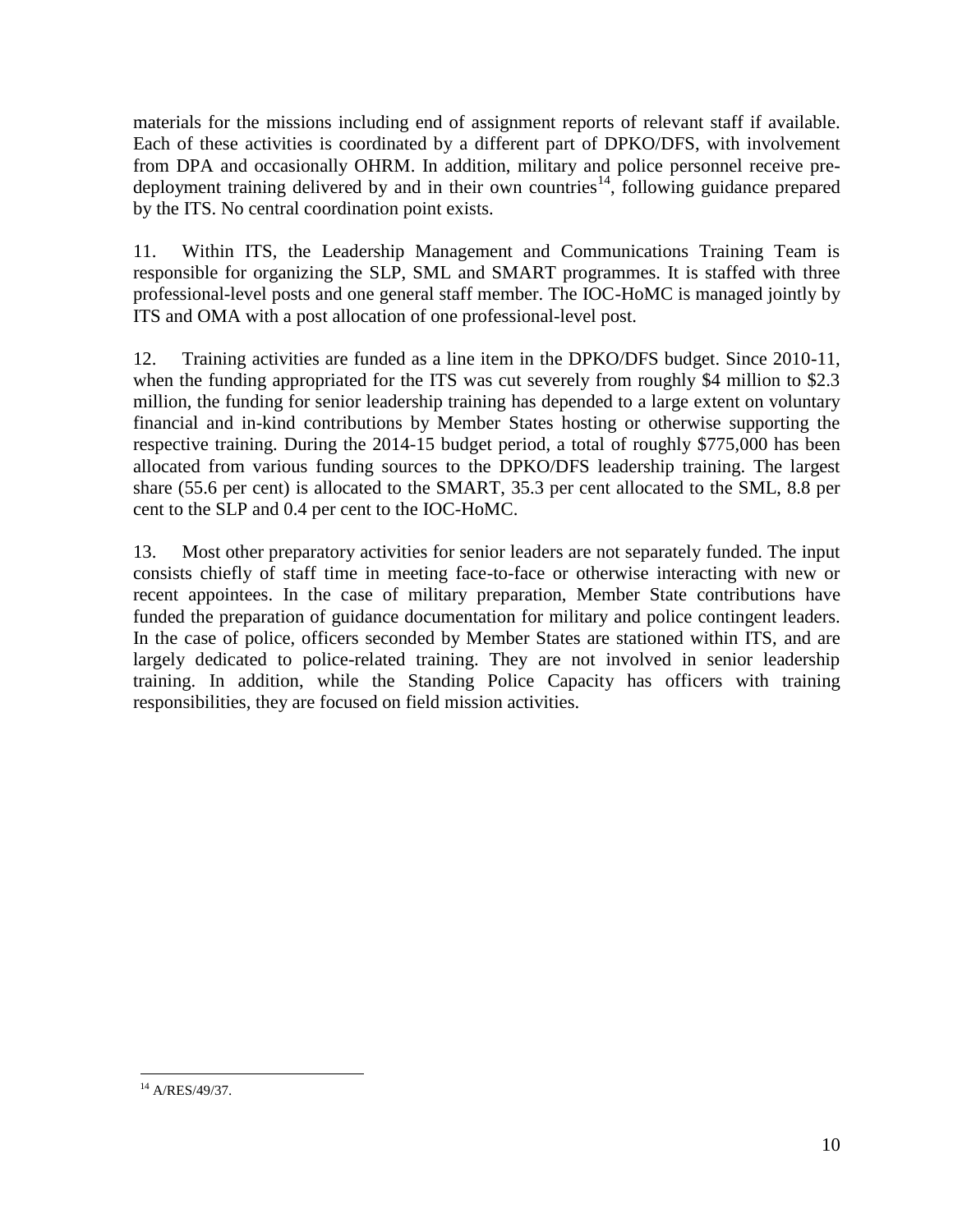**Table 1 Senior leadership training courses conducted by DPKO/DFS**

| <b>Course</b>                                                                                | First<br>offered | Frequency,<br>duration, status                                                                   | <b>Participants</b>                                                                                                                                                         | <b>Budget</b><br>$2014 - 15^{15}$                                                           | <b>Administration</b>                                                                                                        | <b>Objectives</b>                                                                                                                                                                                                                                                                                                                                                                             |
|----------------------------------------------------------------------------------------------|------------------|--------------------------------------------------------------------------------------------------|-----------------------------------------------------------------------------------------------------------------------------------------------------------------------------|---------------------------------------------------------------------------------------------|------------------------------------------------------------------------------------------------------------------------------|-----------------------------------------------------------------------------------------------------------------------------------------------------------------------------------------------------------------------------------------------------------------------------------------------------------------------------------------------------------------------------------------------|
| <b>Senior Mission</b><br>Leaders (SML)                                                       | April<br>2005    | Twice per year;<br>10 days; non-<br>mandatory                                                    | Member State nominees/<br>UN staff with civilian,<br>police and military<br>backgrounds; Director<br>Level 1 equivalent and<br>higher; around 26<br>participants per course | \$273.579<br>$(35.3 \text{ per cent of})$<br>total senior<br>leadership training<br>budget) | Conducted by<br><b>ITS</b><br>(DPKO/DFS);<br>Hosted by a<br>Member State;<br>Funded by<br>supporting<br><b>Member States</b> | Prepare participants to assume roles and<br>responsibilities associated with serving as a member<br>of a mission's leadership team;<br>Deepen the understanding of Member State<br>officials of contemporary United Nations<br>peacekeeping missions;<br>Increase the number of trained leaders available<br>for potential appointments to leadership posts in<br>DPKO peacekeeping missions. |
| Senior<br>Leadership<br>Programme<br>$(SLP)^{16}$                                            | June<br>2005     | Twice per year, 5<br>days; mandatory<br>for eligible<br>participants                             | Senior UN peacekeeping<br>field managers within first<br>6 months of appointment;<br>Director Level 2 and<br>higher; up to 20 participants<br>per course                    | \$68.000<br>$(8.8$ per cent of<br>total senior<br>leadership training<br>budget)            | Conducted by<br><b>ITS</b>                                                                                                   | Enable participants to engage in in-depth<br>$\bullet$<br>exploration of peacekeeping issues and to<br>prepare for the specific challenges of their new<br>assignment                                                                                                                                                                                                                         |
| <b>Senior Mission</b><br>Administration<br>and Resources<br>Training<br>(SMART)<br>programme | 2006             | Once per year;<br>one year duration<br>(face-to-face<br>workshops and e-<br>learning<br>modules) | UN managers at P-4 and P-<br>5 levels:<br>40 participants per course                                                                                                        | \$430.900<br>$(55.6$ per cent of<br>total senior<br>leadership training<br>budget)          | Conducted by<br><b>ITS</b>                                                                                                   | Train and qualify senior support staff managers<br>in peacekeeping support functions.                                                                                                                                                                                                                                                                                                         |
| Intensive<br>Orientation<br>Course for<br>Heads of<br>Military<br>Components<br>(IOC-HoMC)   | 2012-<br>2013    | 5-days                                                                                           | Appointed and designated<br>Heads of (UN) Military<br>Components                                                                                                            | \$3.000<br>(0.4 % of total)<br>senior leadership<br>training budget)                        | Organised by<br><b>OMA</b>                                                                                                   | Enable Heads of Military Components to<br>discharge their duties and responsibilities with<br>maximum proficiency in United Nations<br>peacekeeping operations;<br>Improve the understanding of the structure,<br>institutional context and processes of United Nations<br>peacekeeping missions.                                                                                             |

<sup>&</sup>lt;sup>15</sup> Includes only funds for training delivery; excludes voluntary funds for updating training modules of the SMART programme or in-kind contributions by Member States hosting or otherwise supporting respective training courses.

<sup>&</sup>lt;sup>16</sup> Formerly Senior Leadership Induction Programme (SLIP).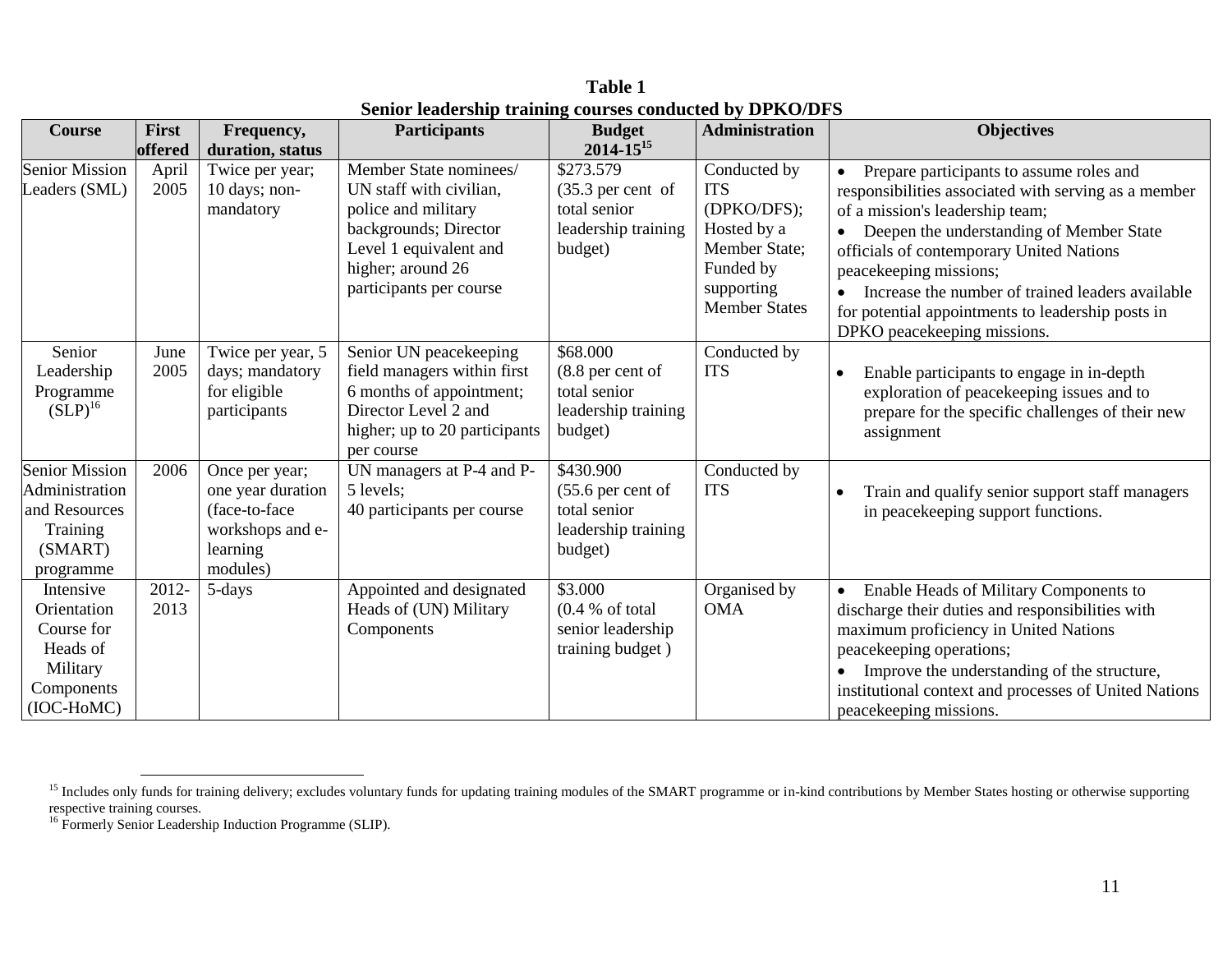## **III. Scope and Methodology**

14. The evaluation examined the effectiveness of DPKO/DFS senior leadership training, with particular focus on the Senior Mission Leaders (SML) course, over the period 2012- 2015. It sought to establish the contribution of DPKO/DFS training and supportive activities complementing training to the capacity of senior mission leaders to meet the challenges of their roles. In this regard, 'effectiveness' was measured as the perceived success of training in preparing senior leaders for the challenges of their roles. While leadership training plays a critical role in preparing senior leaders to assume roles and responsibilities associated with serving as a member of the Mission Leadership Team, training is not the only determinant of their performance.

15. The evaluation also examined the funding, administrative support, conduct, participation and outcomes of the SML. The SML was chosen for more detailed analysis because it is the largest of the senior leadership training programmes targeted at senior leaders as defined below and likely to have the greatest operational impact. The training and induction programmes of two United Nations entities that also place leaders into post-conflict and emergency situations – the High Commissioner for Human Rights and the Office for the Coordination of Humanitarian Affairs – were used as comparator senior leadership training programmes.

16. The training of senior leaders in peacekeeping is conducted within the broader continuum of their selection, preparation, briefing, induction and support in the field.<sup>17</sup> Each element in the continuum is likely to affect, and be affected by, the others. The evaluation did not include the process by which senior leaders are nominated, selected and appointed but this has been addressed briefly as relevant stakeholders raised it spontaneously and because of the risk associated with this issue. These activities are the first stage in the broader continuum of activities and play a critical role in determining both the type and extent of training and other preparation likely to be required. The evaluation also did not encompass senior leadership of special political missions, although appointees to such missions are eligible for and do participate in similar training programmes as those in DPKO/DFS-led missions.

17. For the purpose of this evaluation, senior leaders were defined as those constituting the core leadership team of a peacekeeping operation as identified by DFS on the list of senior staff in peacekeeping. In the case of the larger, integrated missions, this typically encompassed the Special Representative of the Secretary-General (SRSG), the two Deputy SRSGs, the Chief of Staff, the Force Commander, the Police Commissioner, the Director of Mission Support, the Director of Political and/or Civil Affairs, and, in some cases, their deputies (among others). These positions are generally classified at Under-Secretary-General (USG), Assistant Secretary-General (ASG) and Director Level 2 (D-2), levels. In smaller missions, including military-led missions, the positions may include a number of Director Level 1 (D-1) and Professional Level 5 (P-5) staff. The latter were excluded from this evaluation, as individuals classified at this level are not generally eligible for the main senior leadership training programmes SML, SLP and IOC-HoMC.

 $\overline{a}$  $17$  This continuum was first described in June 2005, A/60/696, para. 92.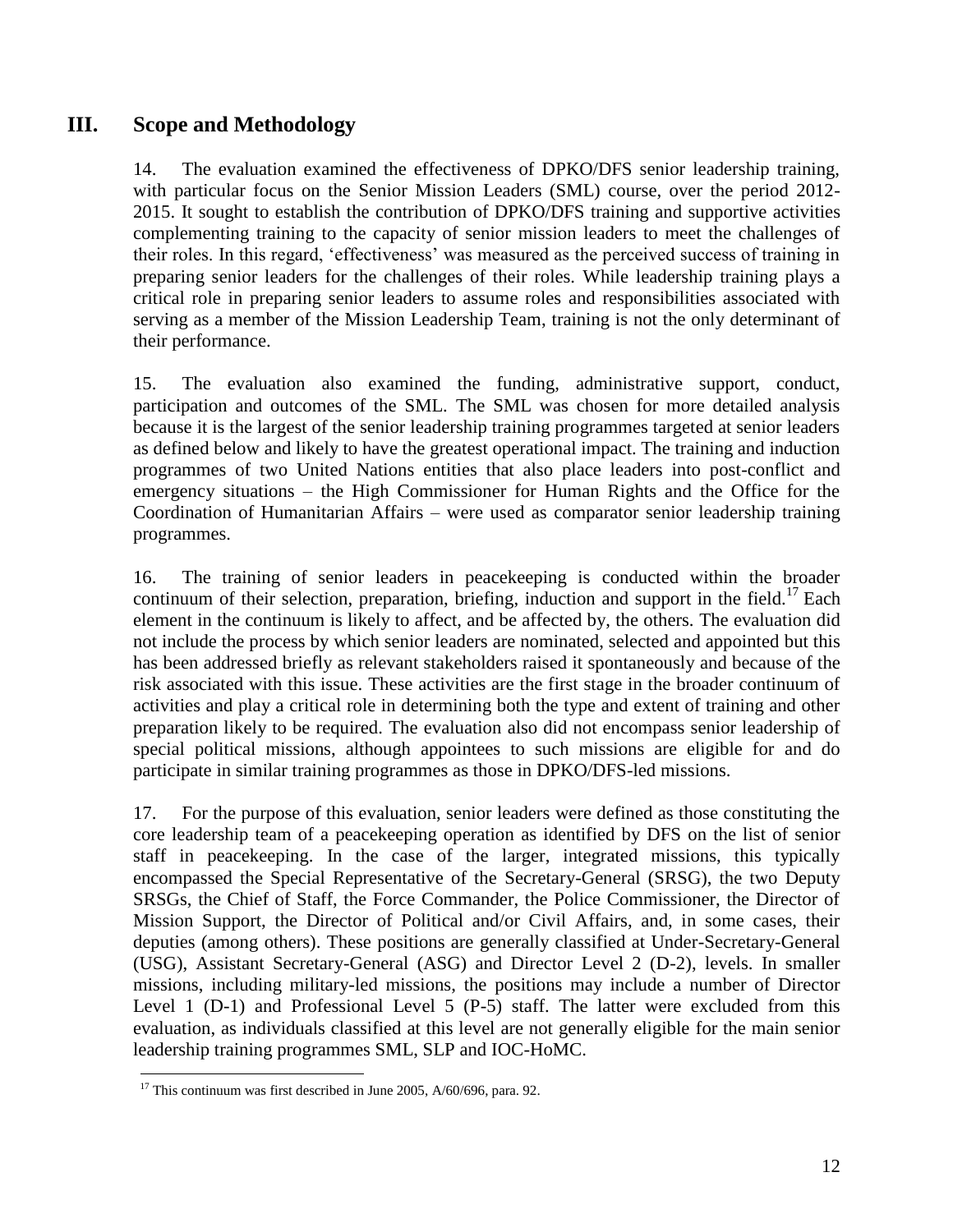- 18. The results of this evaluation are based on:
	- (a) Analysis of administrative records and official and unofficial United Nations documents related to senior leadership training and induction in peacekeeping;
	- (b) Analysis of the evaluation forms completed by participants in SML and SLP courses conducted in 2012, 2013 and 2014;
	- (c) An online questionnaire sent to all leaders in current peacekeeping operations at 1 April 2015, which achieved a response rate of 64.6 per cent; and
	- (d) An online questionnaire sent to all participants in SML courses conducted in 2012, 2013 and 2014, which achieved a response rate of 46.7 per cent;
	- (e) 29 semi-structured interviews, in person or by telephone with:
		- (i) Senior leaders in DPKO/DFS Headquarters and in peacekeeping operations;
		- (ii) Personnel in training and operational areas of DPKO/DFS;
		- (iii) Personnel with training responsibilities in UNHCR, OCHA and the Centre for International Peace Operations in Berlin (ZIF); and
		- (iv) Participants in SML courses conducted in 2012, 2013 and 2014.

19. The evaluation had some limitations. Some leaders and course participants could not be contacted for the questionnaires or interviews, or declined to respond to invitations sent to them. It is possible that some non-respondents, or categories of non-respondents, felt differently than respondents about the training and other preparation they had received. However, given the response rates achieved for the questionnaires and the range of interviewees consulted, the results are adequately robust.

20. The evaluation also refers to leaders' perceptions on how their capacity to handle challenges had increased after taking training. However, without knowing the baseline from which each leader entered his or her preparation, the actual increment in knowledge and capacity gained cannot be estimated. Nor can any assessment be made of the extent to which the self-assessed capacity gains coincided with the intentions of the course designers or were proportionate to the time and cost invested in delivering them. Course evaluations conducted immediately after the conclusion of courses indicate participants' expected gains, rather than those that became evident after a period of time.<sup>18</sup>

21. OIOS-IED thanks senior mission leaders, current and former DPKO/DFS staff, participants and mentors in recent SML courses, and staff of other United Nations entities for their contribution to the evaluation. The draft report of the evaluation was reviewed by DPKO/DFS before finalization. The formal comments of those Departments on the final draft are included as an Annex to this report.

<sup>&</sup>lt;sup>18</sup> Course evaluation forms completed by SML participants in 2013 and 2014 listed (*inter alia*) actions that participants planned to take, based on what they had learned from the course, in order to indicate the potential for the application of learning and behavior change.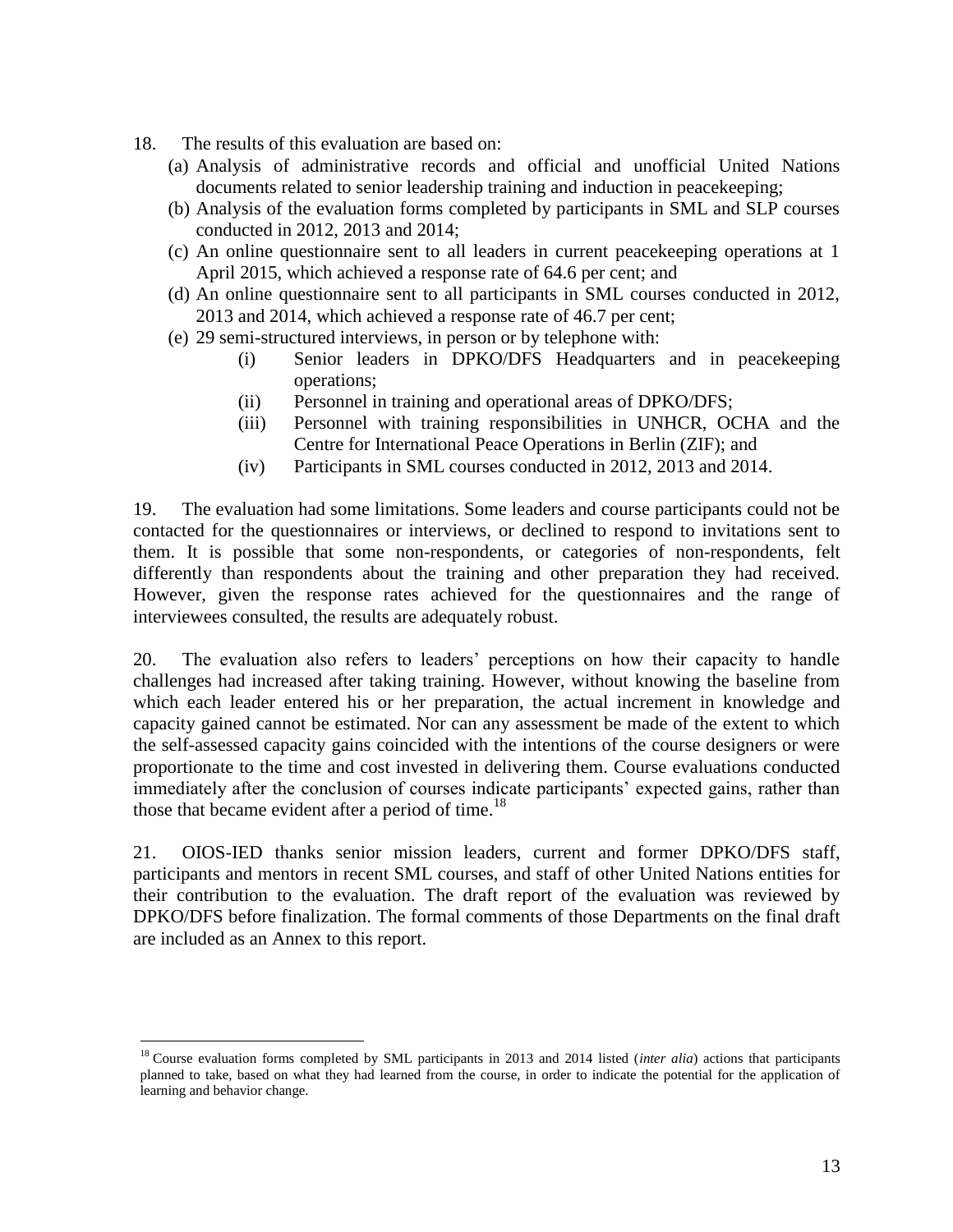## **IV. Results**

## **A. Senior leaders' diverse background and varying degree of United Nations experience created challenges for training**

22. The background and qualifications of newly appointed leaders determined the extent to which knowledge of United Nations peacekeeping structures and operations can be assumed, or has to be specifically given to leaders through training or other interventions.

## **Leaders were from diverse backgrounds**

23. Senior leaders were appointed into peacekeeping operations from diverse backgrounds. The candidates included men and women with high-level diplomatic, military and police backgrounds in their own countries, as well as individuals who had held in-country representative roles (including Resident Coordinator and/or Humanitarian Coordinator) for other United Nations entities and individuals who had served in Director-level positions in United Nations headquarters, including in DPKO/DFS.

24. In contrast with some other United Nations entities that placed leaders into post-conflict and emergency situations,  $19$  there was no defined career pathway to senior leadership positions in a peacekeeping operation or any mandatory requirement for advancement to these positions.

## **While the majority of leaders had some experience in the United Nations, some had little or no such prior experience**

25. DPKO/DFS data indicated that in March 2015, 38 per cent of current leaders at head and deputy head of mission levels had not held a staff position (D-2 level or below) in the United Nations before being appointed to a senior leadership position. The remaining 62 per cent had some previous staff experience, although not necessarily in peace operations.

26. Respondents to the OIOS-IED senior leaders' questionnaire also reflected this diversity. Of the 51 leaders who responded, more than one-third had no previous experience in the United Nations, having come to peacekeeping direct from diplomatic and government roles or other careers.<sup>20</sup> Military and police contingent leaders were more likely to have had little or no United Nations experience. $2^{2}$  In addition, many current leaders were new to their posts. Close to half of the questionnaire respondents (45.1 per cent) reported having held a senior leadership position in a peacekeeping operation for one year or less.

 $\overline{a}$ <sup>19</sup> For example, UNHCR and UNOCHA appoint senior leaders mostly from internal candidates who have generally had prior careers with those entities, including considerable field experience, and have undergone training and assessment to establish their capacity to fill those roles.

 $20$  Two thirds of those with no previous United Nations experience reported that they had come to the United Nations direct from diplomatic and government positions (33 per cent respectively).

<sup>&</sup>lt;sup>21</sup> 43.8 per cent of military contingent leaders and 66.7 per cent of police contingent leaders reported having had no previous United Nations experience, compared with 28.1 per cent of civilians. (The differences were not significant in a chi-squared test, although in a population census such as this one significance tests are not required to establish differences).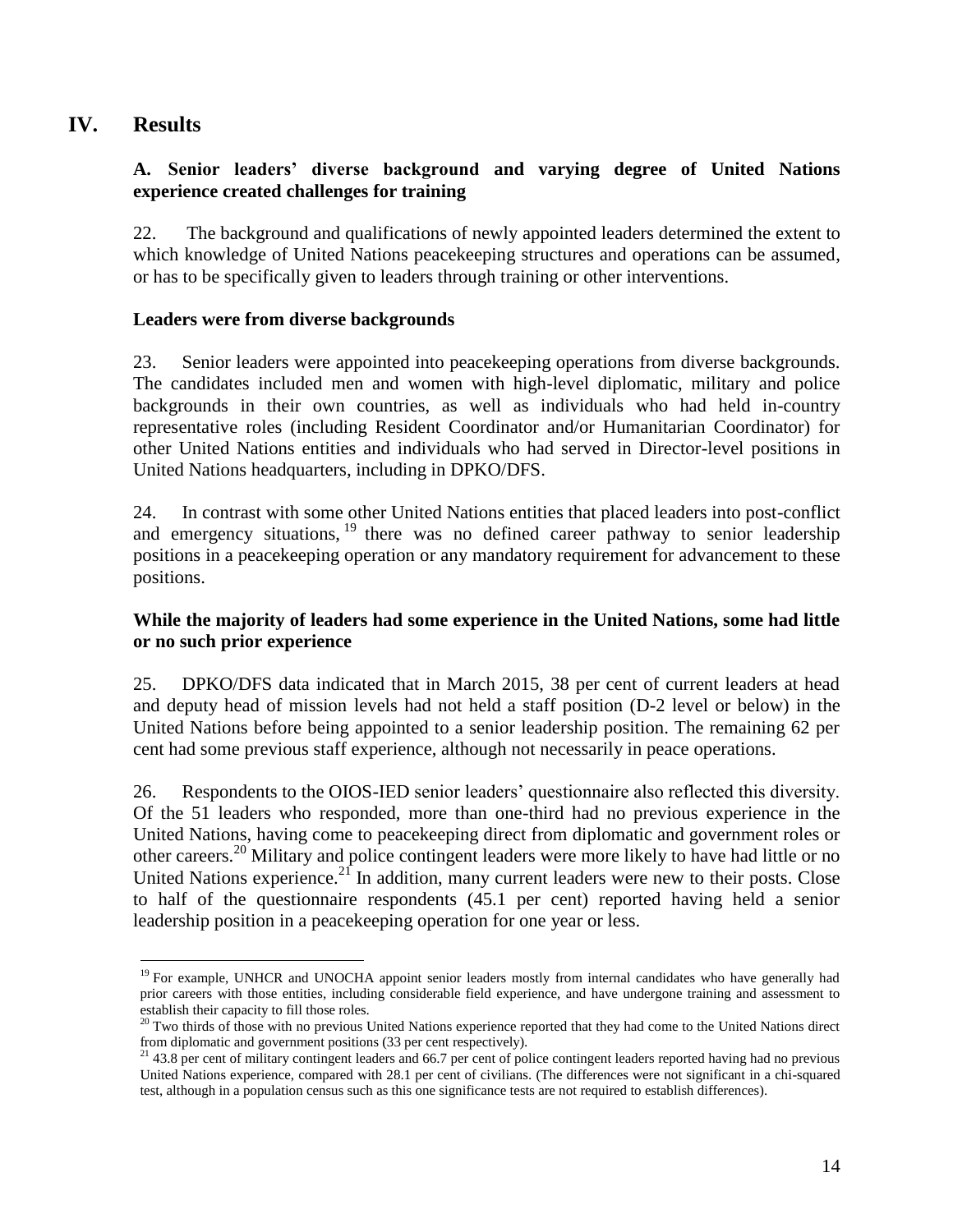## **B. Training was neither consistently offered to newly appointed senior leaders nor taken by them**

## **A significant number of current leaders did not complete mandatory training within the required time period**

27. As referred above (see Table 1), the SLP, unlike all other training courses, is a mandatory training for senior UN peacekeeping field managers (D-2 level and higher) within the first six month of their appointment. ITS records show that only 61.8 per cent (42 out of 68) of current leaders at the D-2 level and above had completed the course by March 2015 (see Table 2). The 38.2 per cent (26 out of the 68) of the current eligible leaders who did not complete the SLP all missed the mandatory time period for completion (see Table 3).

## **Table 2 Almost two thirds of eligible leaders had completed the mandatory Senior Leadership Programme (SLP) course at March 2015**

Breakdown of the 42 current eligible leaders ( $D-2 \&$  above) who have completed the SLP by various categories

| Post  | No. | $%$ of         | <b>Component</b> | No. | $%$ of   | <b>Gender</b> | No. | $%$ of   |
|-------|-----|----------------|------------------|-----|----------|---------------|-----|----------|
| level |     | <b>leaders</b> |                  |     | eligible |               |     | eligible |
|       |     |                |                  |     | leaders  |               |     | leaders  |
| USG   | 6   | 75.0%          | Military         |     | 47.4%    | Male          | 36  | 63.2%    |
| ASG   | 14  | 56.0%          | Police           |     | 100.0%   | Female        | 6   | 54.5%    |
| D2    | 22  | 62.9%          | Civilian         | 26  | 61.9%    |               |     |          |
|       |     |                |                  |     |          |               |     |          |

**Total 42 61.8%**

Source: ITS data compiled by OIOS-IED

28. While all eligible police leaders had completed the course, military leaders were the least likely to have completed the SLP (perhaps because they attended the targeted IOC-HoMC course). Among respondents to the OIOS-IED senior mission leaders questionnaire, the self-reported rate of SLP completion among those formally eligible to complete it was somewhat lower than the total ITS rate (53.3 per cent).

#### **Table 3 More than one third of the eligible leaders did not complete the mandatory Senior Leadership Programme within the required time period**

Breakdown of the 26 current eligible leaders (D-2 and above) who have not completed the SLP within the first six months of their appointment

| Post<br>level | No.            | $%$ of<br><b>leaders</b>    | <b>Component</b> | No. | $%$ of<br>eligible<br>leaders | <b>Gender</b> | No. | $%$ of<br>eligible<br>leaders |
|---------------|----------------|-----------------------------|------------------|-----|-------------------------------|---------------|-----|-------------------------------|
| <b>USG</b>    | $\overline{2}$ | 25.0%                       | Military         | 10  | 52.6%                         | Male          | 21  | 28.8%                         |
| ASG           |                | 44.0%                       | Police           |     | 0.0%                          | Female        |     | 33.3%                         |
| D2            | 13             | 37.1%                       | Civilian         | 16  | 38.1%                         |               |     |                               |
| __            | - -            | $\sim$ $\sim$ $\sim$ $\sim$ |                  |     |                               |               |     |                               |

**Total** 26 38.2%

Source: ITS data compiled by OIOS-IED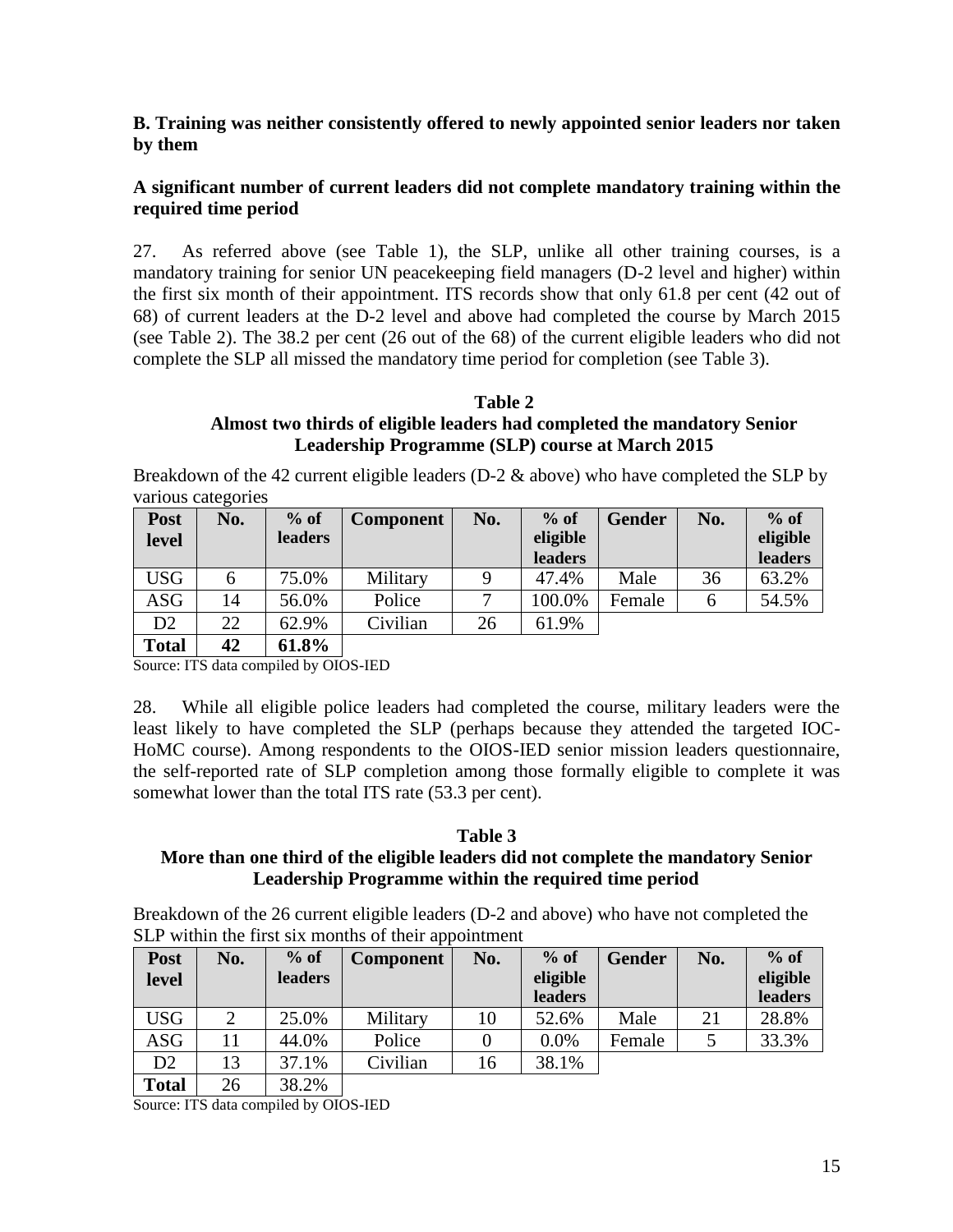## **14.7% of the participants of the DPKO/DFS 'flagship' Senior Mission Leaders (SML) course had been appointed to leadership posts in peacekeeping missions**

29. SML course completion was neither a prerequisite nor a guarantee of appointment to senior leadership positions in peacekeeping. Despite the objective of the SML to increase the number of trained leaders available for potential appointments to leadership posts in DPKO peacekeeping missions no specific performance target was defined. DPKO/DFS course records showed that 20.5 per cent (18 out of 88) of the senior mission leaders in place in March 2015<sup>22</sup> had completed the course. Only a small proportion of course participants – 19% per cent (62 out of 326 participants) – had been appointed or promoted to senior leadership positions in the Organization.<sup>23</sup> Considering only all appointments and promotions to senior leadership posts in DPKO-led peacekeeping missions, the appointment rate decreased to 14.7% per cent (48 out of 326 participants).

30. 18.9% (45 out of  $238$ )<sup>24</sup> of the SML participants from Member States held senior positions in their respective government or diplomatic service and could act as advocates, supporters or facilitators for United Nations peacekeeping which was an objective of the SML. The effects of these activities could not be assessed.

31. Table 3 shows the percentage of mission leaders at March 2015 who had completed the SML course, by level, mission component and gender respectively.

## **Table 4 Only 1 in 5 current leaders had completed the Senior Mission Leaders (SML) course at March 2015**

| Post<br>level  | No. | % of all<br><b>leaders</b> | <b>Component</b> | No. | $%$ of all<br><b>leaders</b> | <b>Gender</b> | No. | % of all<br>leaders |
|----------------|-----|----------------------------|------------------|-----|------------------------------|---------------|-----|---------------------|
| <b>USG</b>     |     | 12.5                       | Military         | 3   | 14.3%                        | Male          | 6   | 13.7%               |
| <b>ASG</b>     | 2   | 8.0%                       | Police           |     | 12.5%                        | Female        | 10  | 53.3%               |
| D2             | 10  | 28.6%                      | Civilian         | 12  | 23.7%                        |               |     |                     |
| D <sub>1</sub> |     | 25.0%                      |                  |     |                              |               |     |                     |
| <b>Total</b>   | 18  | 20.5%                      |                  |     |                              |               |     |                     |

| Breakdown of SML completion of current leaders by various categories |  |  |  |
|----------------------------------------------------------------------|--|--|--|
|                                                                      |  |  |  |

Source: ITS data compiled by OIOS-IED

 $^{22}$  March 2015 was the cut-off date for administrative data used in this evaluation.

<sup>&</sup>lt;sup>23</sup> ITS records on SML participants appointed to senior leadership positions, covering 13 SML training courses from January 2008 to October 2014.

 $24$  ITS data for the last 13 SML courses from 2008-2014.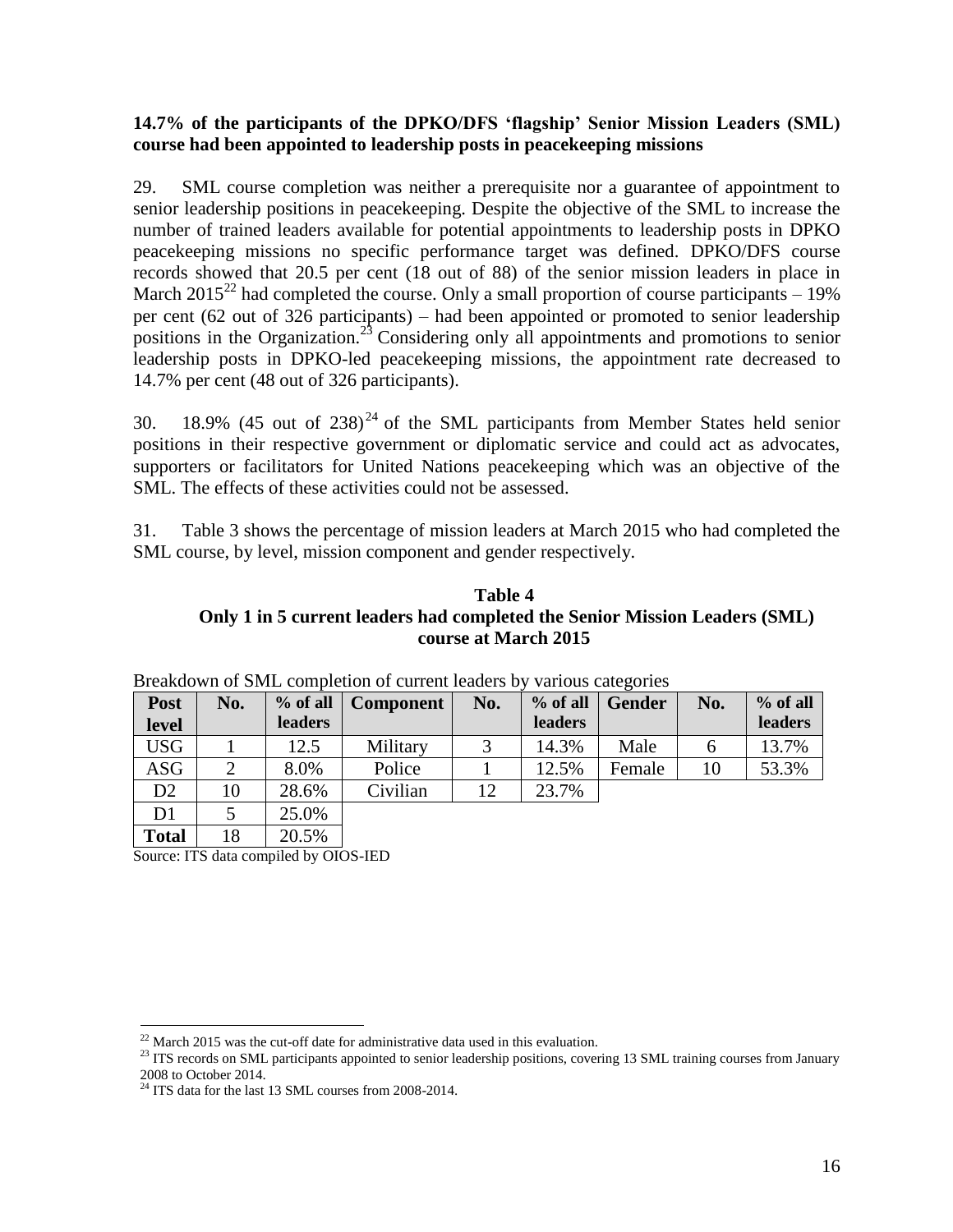## **More than one third of the senior leaders had not undertaken the Senior Leadership Programme (SLP) or Senior Mission Leaders (SML) course**

32. Analysis of ITS records showed that 38.6 per cent (34 out of 88) of the current senior leaders in peacekeeping operations had undertaken neither the SLP nor the SML training. Of the most senior leaders (USG/ASG) 36.4 per cent (12 out of 33) had not undertaken the SLP or SML training. All of the leaders of the police component had undertaken the SLP or SML whereas among the leaders of the military and civilian component, significant numbers had not undertaken the SLP or SML training (47.6 per cent and 40.7 per cent).

## **Training given through the Senior Mission Administration and Resources Training programme (SMART) and the Intensive Orientation for Heads of Military Components (IOC-HoMC) had varied take-up rates**

33. ITS data showed that 28.6 per cent (4 out of 14) of current senior leaders in mission support roles had completed the SMART and 71.4% (10 out of 14) of current Heads of Military Components had completed the IOC-HoMC. Among respondents to the OIOS-IED questionnaire of current leaders, 12.1 per cent of those responding to the question reported having undertaken the SMART course, and 24.3 per cent the IOC HoMC-course.

## **Clearly more than one quarter of current leaders and more than one third of the civilian component had not undertaken any of the DPKO/DFS senior leader training**

34. ITS records show that 28.4 per cent (25 out of 88) of the current senior leaders had not undertaken any of the DPKO/DFS senior leader training while the most senior leaders (USG/ASG) accounted for 30.3 per cent (10 out of 33). All leaders of the police component had completed at least one senior leader training whereas among the leaders of the military component 19.0 per cent (4 out of 21) did not undertake any DPKO/DFS leadership training. The most likely to deploy without any DPKO/DFS leadership training were civilian senior leaders. The data shows that 35.6 per cent (21 out 61) of them had not undertaken any DPKO/DFS senior leadership training.

#### **Table 5 A significant number of leaders had not undertaken any DPKO/DFS training at March 2015**

| Post<br>level | No. | $%$ of all<br><b>leaders</b> | <b>Component</b> | No.      | % of all<br><b>leaders</b> | <b>Gender</b> | No. | % of all<br>leaders |
|---------------|-----|------------------------------|------------------|----------|----------------------------|---------------|-----|---------------------|
| <b>USG</b>    |     | 25.0%                        | Military         | 4        | 19.0%                      | Male          | 22  | 30.1%               |
| <b>ASG</b>    | 8   | 32.0%                        | Police           | $\theta$ | 0.0%                       | Female        | 3   | 20.0%               |
| D2            | 6   | 17.1%                        | Civilian         | 21       | 35.6%                      |               |     |                     |
| D1            | 9   | 45.0%                        |                  |          |                            |               |     |                     |
| <b>Total</b>  | 25  | 28.4%                        |                  |          |                            |               |     |                     |

Source: ITS data compiled by OIOS-IED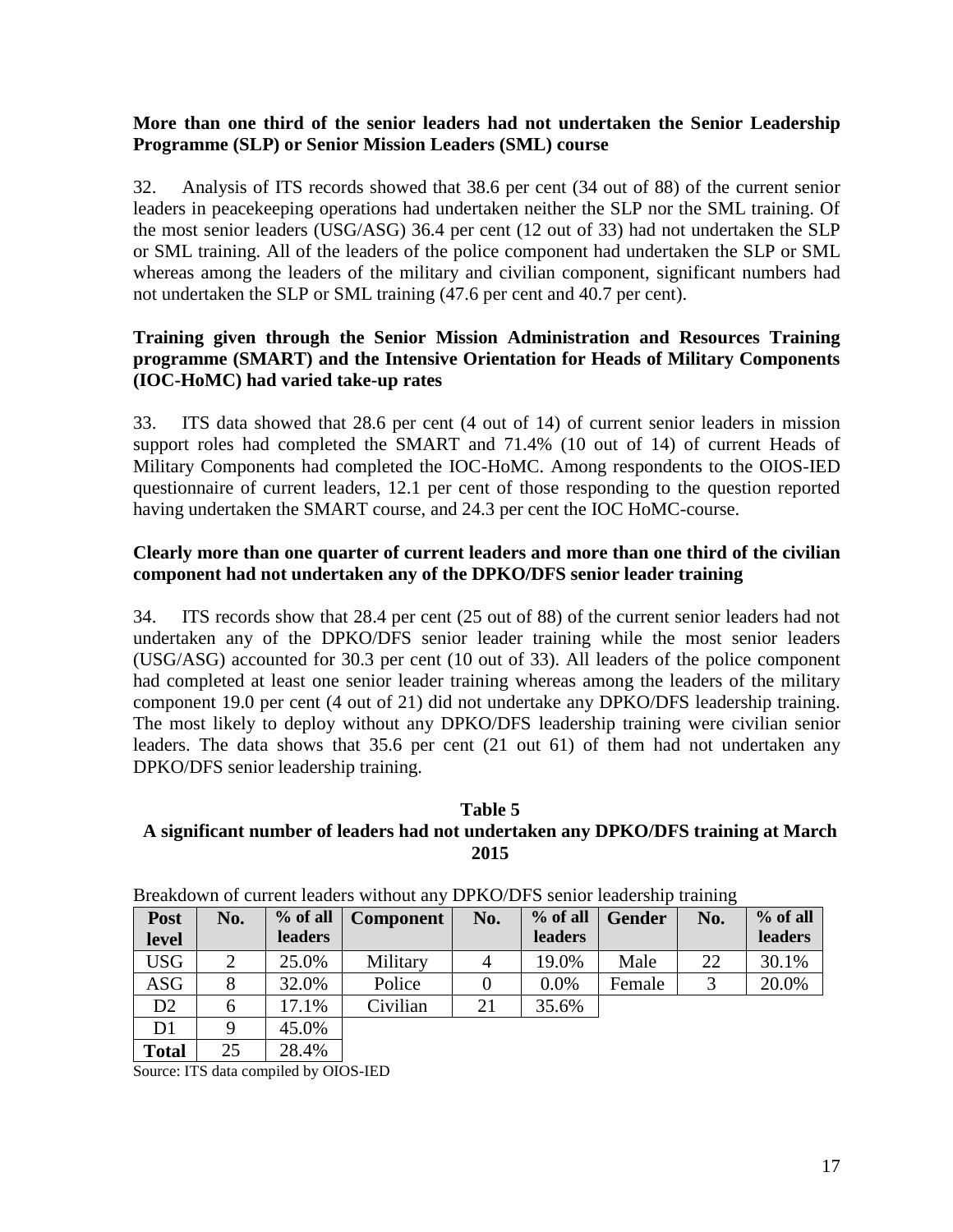## **Briefings and other non-course based activities were the most common forms of preparation undertaken.**

35. Mission-specific briefings at Headquarters and in-mission briefings were much more likely than any training to have been undertaken by questionnaire respondents (75 per cent and 81 per cent of valid responses respectively), perhaps because briefings were not timebound in the same way as more formal courses and, at least in the case of in-mission briefings, did not require a trip to New York. Despite this, compliance rates were still well below the expected 100 per cent.

36. 40 per cent of leaders reported in the OIOS-IED questionnaire having done both SLP and Headquarters-based in-briefings in New York. The remainder had had less induction and, in a substantial minority of cases (21 per cent) senior leaders reported having deployed with neither. One leader currently serving in a peacekeeping operation reported in an interview having had no preparation at all prior to his current deployment, despite never previously having served in a DPKO/DFS-led mission.

37. Several reasons were given by questionnaire respondents and interviewees for their inability to complete the required training. These included lack of invitation to participate and time constraints. Almost one in three respondents (30 per cent) reported not having been invited to join the SLP, despite ostensibly being eligible to do so.<sup>25</sup> Among those who did have the opportunity, lack of time (including prolonged appointment processes followed by urgency to deploy), inability to travel to New York (particularly once in the mission area) and inconvenient timing were the main reasons given for non-participation. Post-deployment, the training 'window' of a new appointee narrowed considerably.

38. Headquarters-based interviewees suggested that attitudes to training also accounted for some of the ambivalence towards it among new appointees. On the organisational side, several headquarters staff reported that there was no compulsion to complete the training, particularly once an appointee has been deployed, and no obvious sanction for noncompletion. Some questioned the commitment to training at the highest levels of DPKO/DFS. On the side of the appointees, motivations appeared to vary, with some leaders reporting in interviews that they had actively sought out training opportunities and others said by headquarters to have accorded training a low priority, preferring to "learn on the job" and reluctant to accept guidance.

## **C. Peacekeeping leaders valued the training they received**

39. Among the leaders who had undertaken training and other preparatory activities almost all found them useful. More than 90 per cent of leaders responding to the OIOS-IED questionnaire reported that the training and preparatory support they had received from DPKO/DFS had increased their capacity to deal with the challenges they subsequently faced in mission either a great deal (47.9 per cent) or somewhat (43.8 per cent). Those who had completed the SML course were particularly likely to regard their training outcome

 $25$  That is, a post at the D-2 level or higher.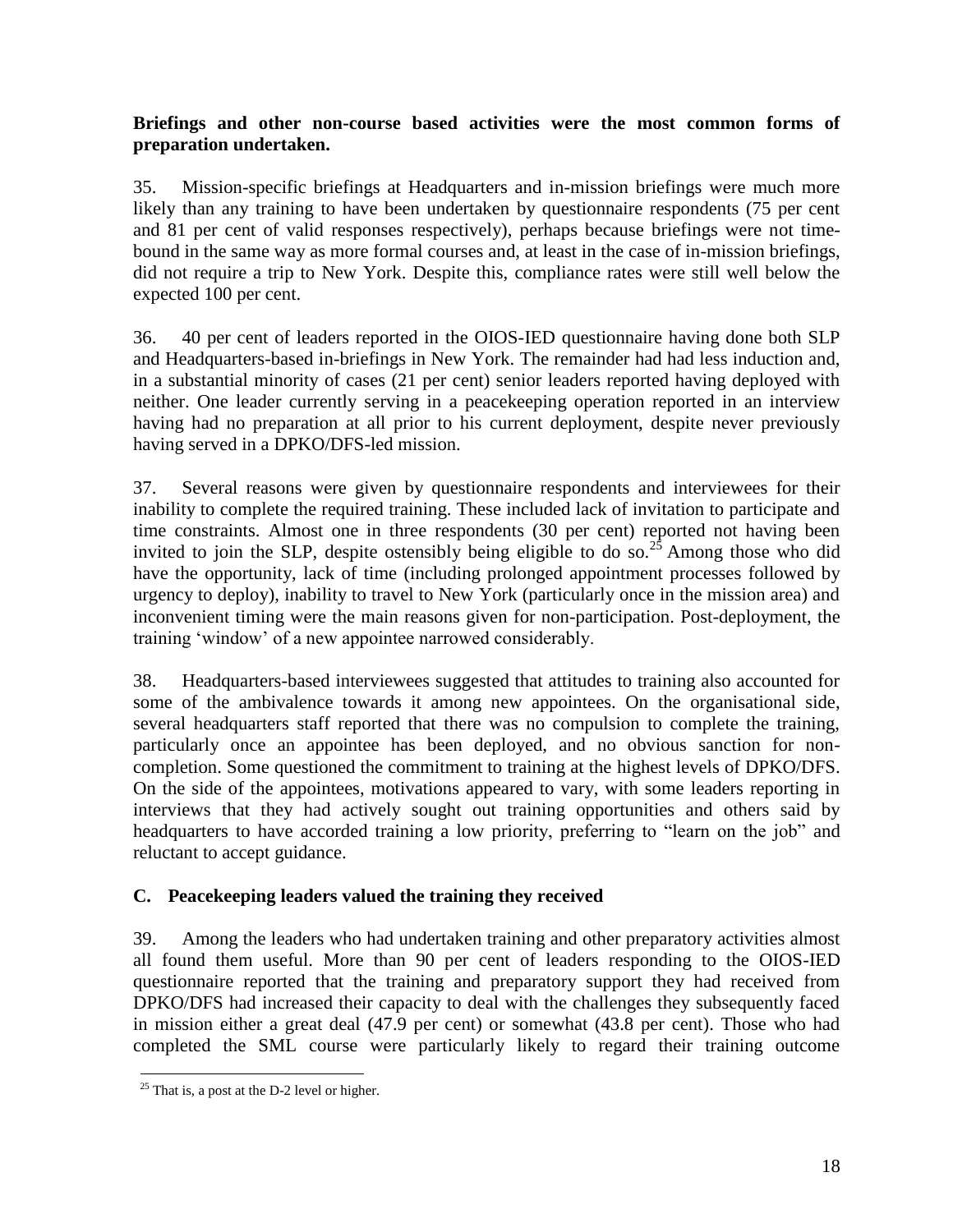positively.<sup>26</sup> Confidence in their capacity to deal with challenges was greatest amongst those who had undertaken the greatest number of preparatory activities.<sup>27</sup> Thus, there was a clear correlation between the number of trainings and preparations taken and the subjective sense of their increased capacity.

40. Different respondents appreciated different elements of the training received. No overall preference was obvious from the responses to the OIOS-IED questionnaire. Topics suggested as being useful include - the discussion of roles and the understanding of relationships within DPKO/DFS and missions, <sup>28</sup> United Nations rules and regulations, the legal framework for peacekeeping operations, political engagement with the host government, ethics and conduct, gender issues and the zero tolerance policy on SEA, negotiating skills, and working with a team in a complex environment.

41. Some leaders were able to cite examples of challenges for which they felt well equipped as a result of their preparation.<sup>29</sup> However, the examples cited in the questionnaire and in interviews varied widely, reflecting the diversity of roles and mission circumstances in which leaders worked. A considerable number related to situations requiring integrated civilian-uniformed interactions within the mission's management team and challenges associated with alleged violations of rules and regulations (including conduct and discipline) by mission personnel.

42. Those leaders who undertook face-to-face training expressed appreciation to the evaluation team and in post-course evaluation forms for the opportunity to build networks, familiarize themselves with Headquarters staff and structures and sit in a room with a mix of military, police and civilian leaders. Many had not experienced this before and so valued it highly.

## **A majority of Senior Mission Leaders (SML) course participants reported a high degree of its utility**

43. Current peacekeeping leaders who had completed the SML course and had passed two weeks interacting with co-participants in a residential training environment were more likely than other leaders to believe that their preparation had increased their capacity to deal with the challenges they subsequently faced in missions.<sup>30</sup> Sixty-five per cent of the current leaders who responded to the survey reported that they found the SML very useful for their subsequent leadership role. Regardless of whether participants did or did not subsequently take up senior leadership positions in peacekeeping, they reported gaining utility from the course, with 33.3 per cent claiming that they had been able to apply the SML learning in their work to a great extent and 53.8 per cent somewhat.

<sup>&</sup>lt;sup>26</sup> This was especially the case when military status was controlled for in the analysis, as military personnel reported significantly higher levels of perceived preparedness than members of other components.

 $27$  When military status was controlled for in the analysis.

<sup>&</sup>lt;sup>28</sup> 5.6 per cent of respondents volunteered this in open-ended responses to the senior leaders' questionnaire.

<sup>&</sup>lt;sup>29</sup> Among questionnaire respondents, 19.6 per cent did so.

 $30$  Especially when military status was controlled for in the analysis.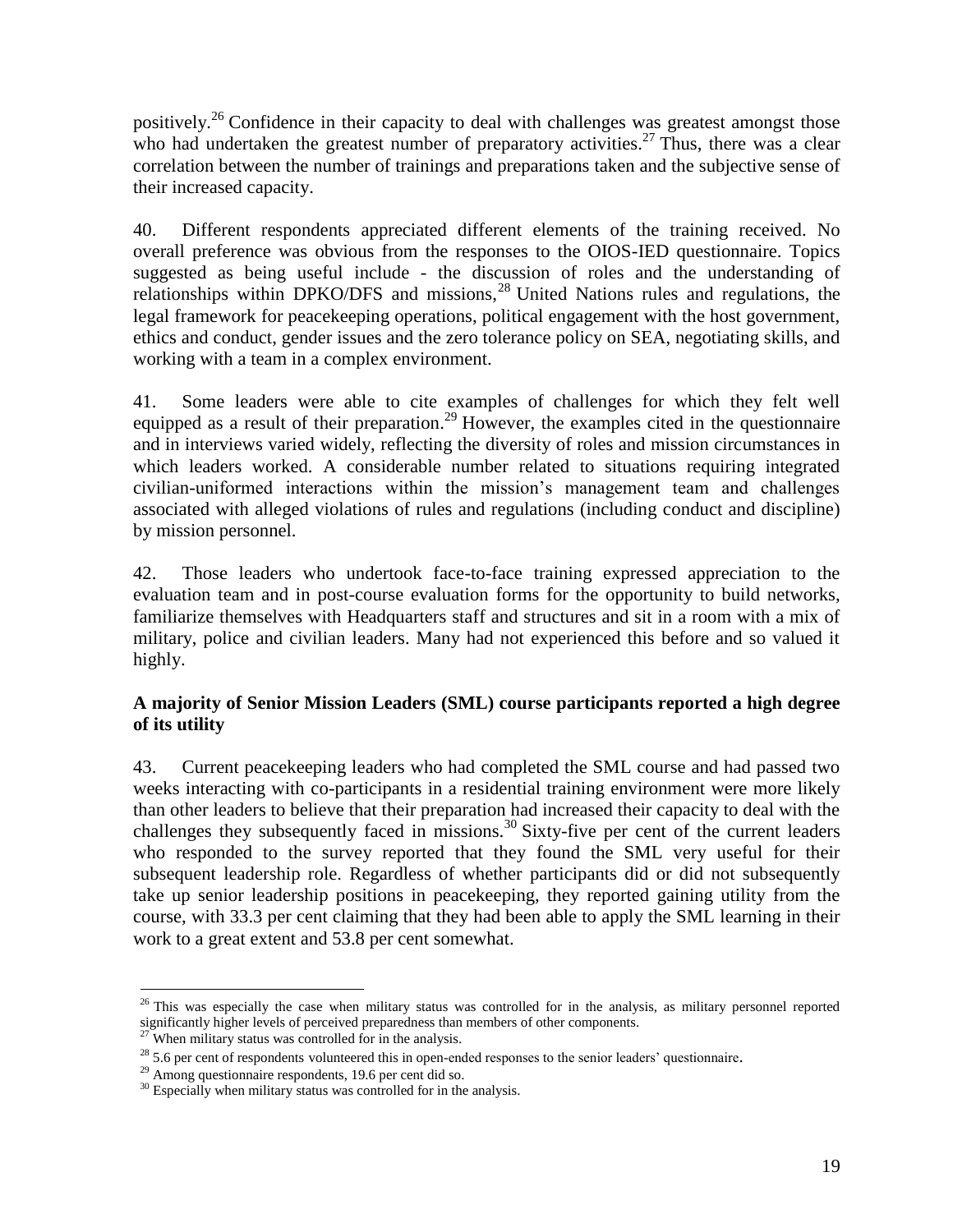44. SML course participants were particularly likely to mention that they had benefited from the interaction with their peers and mentors, both in evaluation forms completed immediately post-course and in questionnaires and interviews for this evaluation.

45. Invited through 'in course' evaluation forms to suggest changes to the course, most SML participants struggled to find major areas for improvement. Most considered the course to be well designed and delivered, and suggested relatively minor tweaks, if any. These included, inter alia*,* 'refreshing' the case studies to better reflect the current realities confronting peacekeeping, limiting static presentations by content experts, and providing more opportunity for networking and reflection.

## **Reported utility for the Senior Leadership Programme (SLP) was also high but some participants suggested changes**

46. Similarly, a majority of respondents to the OIOS-IED questionnaire who had completed the SLP indicated that they had found it either very useful (61.1 per cent) or somewhat useful (33.3 per cent) for their subsequent leadership role. However, a number of interviewees suggested that more SML-like components, including mentors and the opportunities to apply the information obtained rather than just passively absorbing it, would improve its value to participants.

## **Current senior leaders reported high utility for the other trainings and supportive activities complementing training in particular for briefings from peers and counterparts**

47. Although only a limited number of respondents to the OIOS-IED survey had completed the IOC-HoMC and the SMART course, satisfaction with them was high. All but one of the participants in each course considered it very useful for their subsequent leadership role.

48. The briefings offered to new appointees before or just after deployment added missionspecificity to the preparation. Seventy-two per cent of questionnaire respondents who had done mission-specific Headquarters-based briefings found them very useful and a somewhat smaller proportion  $-63.6$  per cent – found the in-mission briefings very useful. However, two Headquarters-based interviewees pointed out that their quality and intensity varied depending on the personnel and time involved. OIOS noted that the related DPKO/DFS guidelines for inbriefings and debriefings were under revision in September 2015. The opportunity to obtain briefings from peers and counterparts was particularly valuable. Both military and nonmilitary leaders who had done such briefings were much more likely to report in the OIOS-IED questionnaire that their capacity to deal with challenges had increased "a great deal" than those who had not. The effect was higher among civilian leaders than military leaders (see Chart 2).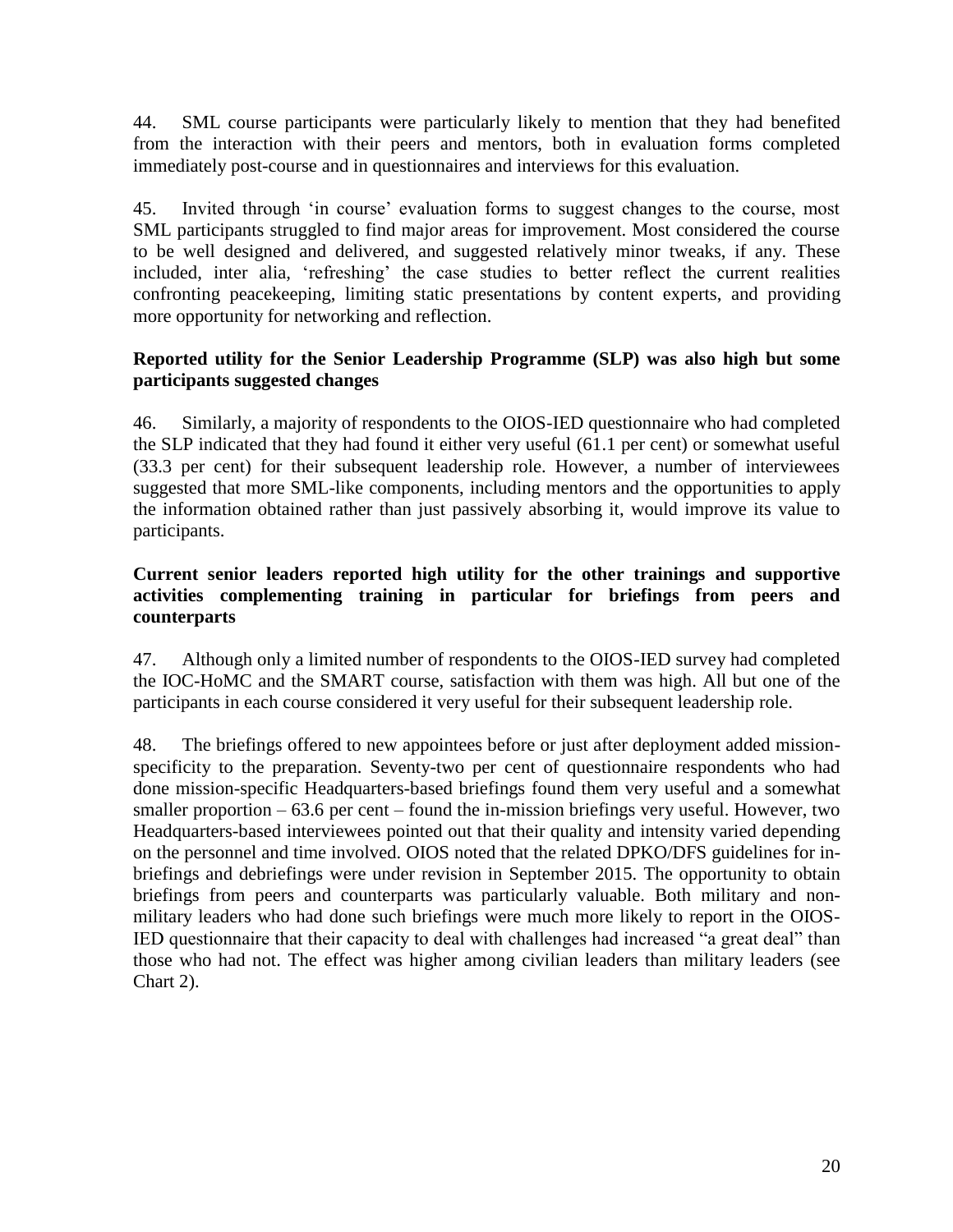#### **Chart 2**

**Leaders who undertook briefings with peers and counterparts reported that their capacity had increased "a great deal"; the effect was higher among non-military leaders**



Source: OIOS-IED survey of senior mission leaders, April 2015

49. Truly customised preparation, including the opportunity for new appointees to seek and obtain particular information or access (such as to predecessors or a mentor), remained limited. However, a mentoring programme for Heads and Deputy Heads of Mission was piloted in November 2014 and offered mentoring and leadership partnering with former senior mission leaders to 14 new appointees.

## **Support after deployment was generally valued**

50. Leaders also generally appreciated post-deployment support. The opportunity to share insights and best practices with peers in role-specific retreats was particularly valued. A number of leaders also reported having sought advice from Headquarters staff on a mandaterelated or operational matter (81 per cent and 90 per cent of questionnaire respondents respectively), and substantial proportions of those (66 per cent and 41 per cent respectively) were very satisfied with the response they received. Some suggested that improving the discoverability of online reference materials, including best practices, would be helpful. Several Headquarters-based directors of mission Integrated Operational Teams reported that their interactions with leaders varied in usefulness, with some leaders welcoming regular 'check-ins' and advice and others preferring fewer approaches or even rejecting guidance.

## **D. Leaders' feedback demonstrated gaps in the training offered**

## **Leaders reported having faced challenges for which the training had not prepared them adequately**

51. Despite the overall reported utility, almost one-quarter (22.9 per cent) of questionnaire respondents as well as a number of interviewees cited examples of challenges for which they felt the training had not equipped them well. Descriptions of the challenges provided by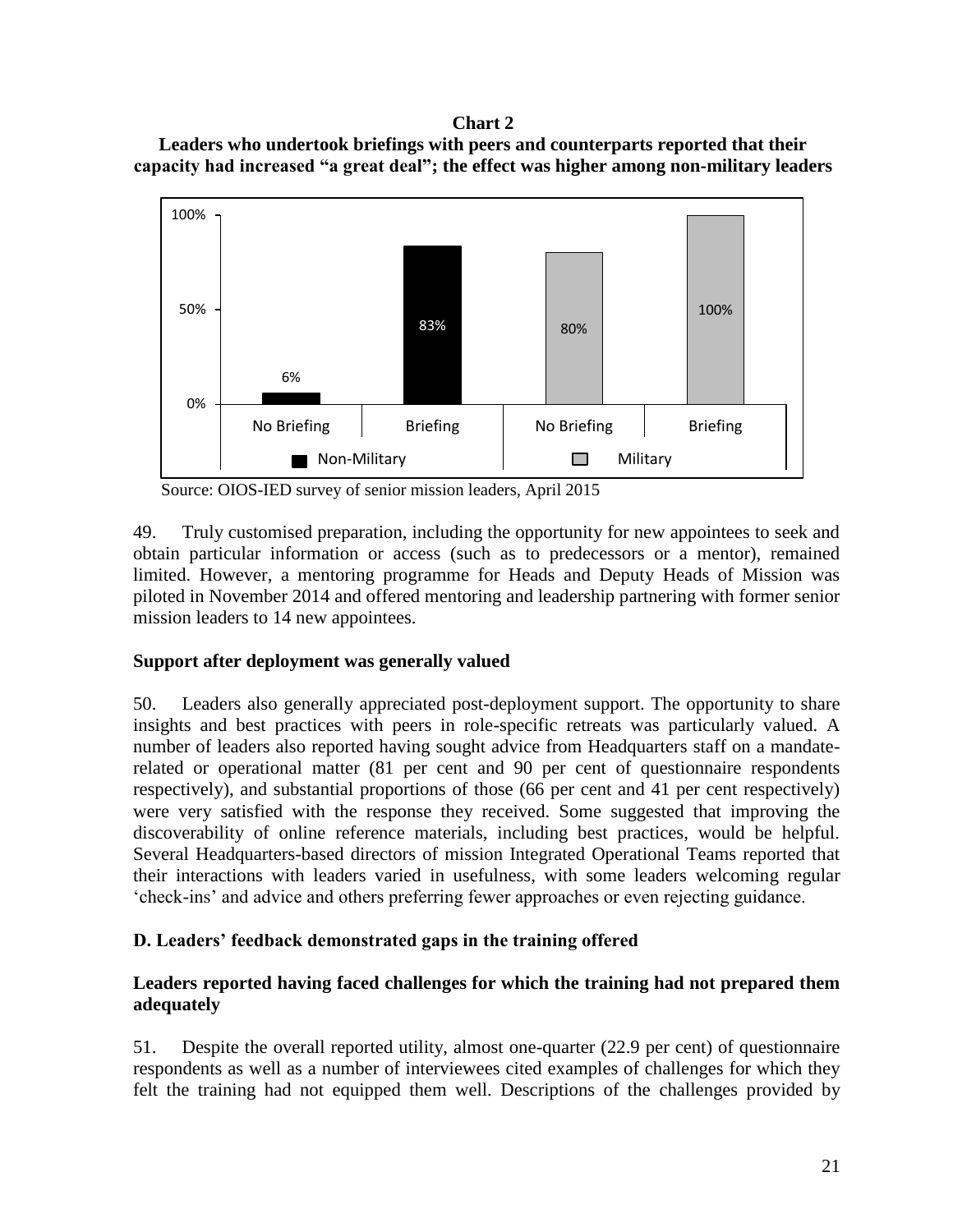leaders in interviews demonstrated the seriousness with which the challenges were regarded. A number of Headquarters staff also provided examples of challenges they believed had not been well handled by mission leaders.

52. The reasons for the sense of under-preparedness were as varied as the challenges themselves. These varied depending on the background, role and mission environment of each individual, and covered different areas of the mission's management and mandate. Vulnerabilities were attributed to lack of experience in particular content areas, work environments or situations and/or lack of resources (including networks and reference materials) to fill those gaps quickly. This is partly caused by the earlier noted diverse background of leaders and their varying degrees of experience in the UN (paragraph 22-26) which in turn makes difficult the tailoring of training to meet specific individual gaps.

53. Difficulties mentioned by interviewees included those with potentially serious consequences for mandate implementation such as managing crisis situations and working with a hostile government. Other concerns cited included:

- Resolving management and administrative issues;
- Insufficient knowledge of administrative and other procedures required by the United Nations (including conduct and discipline);
- Civilian-military interactions within the mission, a tendency (especially among uniformed personnel) to default to the ways particular situations were handled in their own countries; and
- Lack of experience of decision-making in teams requiring military and police and civilians to work together. (This reportedly tested even those with substantial prior United Nations experience.)

54. However, questionnaire responses showed that leaders who had not held a United Nations position prior to taking on their senior leadership role in peacekeeping were no more likely to report challenges for which they felt under-equipped than those who had held such a position.

## **Under-preparedness contributed to increasing leaders' stress levels and feelings of disconnect and work overload**

55. Under-preparedness appeared to have affected leaders adversely at an individual level. Personal stress was the most common consequence mentioned by leaders. Asked for consequences of inadequate training, interviewees reported the following:

- Feeling like "a complete outsider", due to lack of networks to seek information or resolve issues quickly;
- $\bullet$  "Painful" situations of not knowing how to get things done.<sup>;</sup>
- Working "12-13 hour days, then going home and reading …to learn as much as I could as fast as I could", while worrying that he might inadvertently "step outside of [his] remit."; and
- Having "no concept as to how it all fitted" and having to "do a lot of self-learning."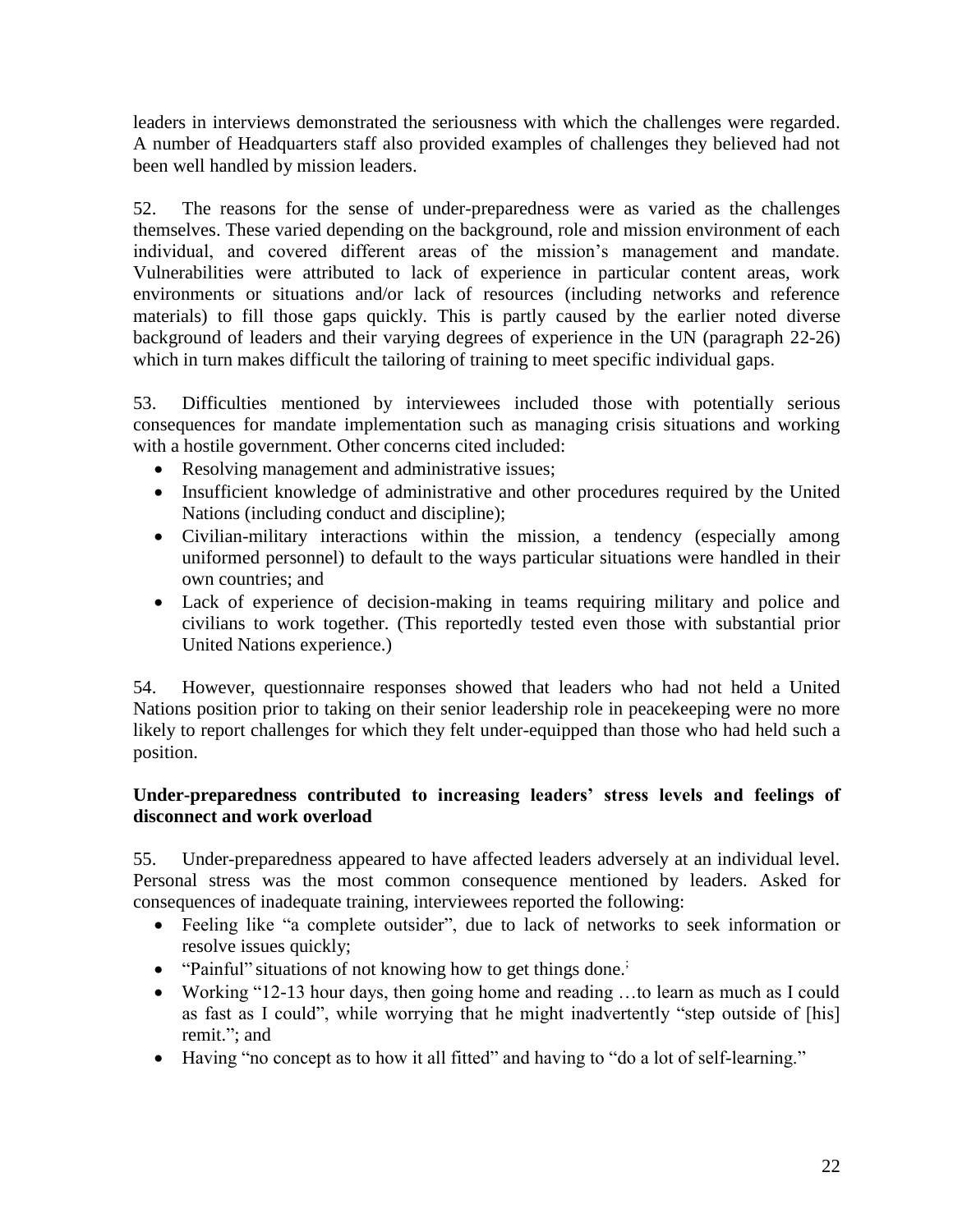## **Leaders reported facing information overload**

56. Leaders reported being inundated with too much information. One interviewee spoke about a "suitcase" of documents given to senior leaders. Consequently, a number of leaders pleaded for short bulletins providing the non-negotiable knowledge and critical guidance on the issues on which they personally needed only a broad appreciation (one interviewee suggested producing a crash course along the lines of a "Mission Management for Dummies" introduction), and more targeted and detailed curricula on the matters with which they would be dealing in depth.

57. Additional suggestions included holding separate sessions for those with and without prior United Nations experience and gearing the training to individual needs. Several interviewees also referred to the IOC-HoMC as a model that could be replicated, particularly for the police.

## **Training did not adequately address team related challenges**

58. Training did not adequately address the role and importance of the Mission Leadership Team in decision-making. As one interviewee stated, "one of the most important things about training in peacekeeping is creating a sense of the ensemble."

59. In the OIOS-IED questionnaire and in interviews, many leaders reported tensions and misunderstanding within their teams, often related to roles, responsibilities and procedures. Navigating relationships across the uniformed-civilian pillars was challenging for many new appointees and was the source of considerable frustration, especially where the input of one pillar (e.g. mission support) was critical to the output of another (e.g. military redeployments). The problems were magnified by the frequent turnover of military and police personnel, which regularly placed new leaders into existing teams. The interaction between substantive and support functions in missions was also likely to be problematic.

60. For the broader leadership team in a mission, an under-prepared leader could appear to "parachute in" with little understanding of the institutional culture or the team, and slow down or subvert decision-making processes, frustrating those around him or her. Interviewees cited examples of decisions that had resulted in "experimentation" with different tools that had not been used before, leaders whose approaches had hampered relations with local authorities and forfeited the opportunity to influence local processes, and actions that had resulted in civilian deaths at the hands of mission personnel reacting to a crisis situation. Some emphasised the difficulty of building effective teams across uniformed and civilian boundaries where members "tend to go off in their own direction." The interaction between substantive and support functions in missions was particularly likely to be problematic.

61. Attempts to train and exercise leadership teams in crisis management through scenariobased training were initiated by DPKO/DFS on several occasions, with varied results. Headquarters staff reported difficulty in achieving buy-in from mission leadership teams, especially when real-life crises required attention, and that the scenarios needed to be carefully chosen.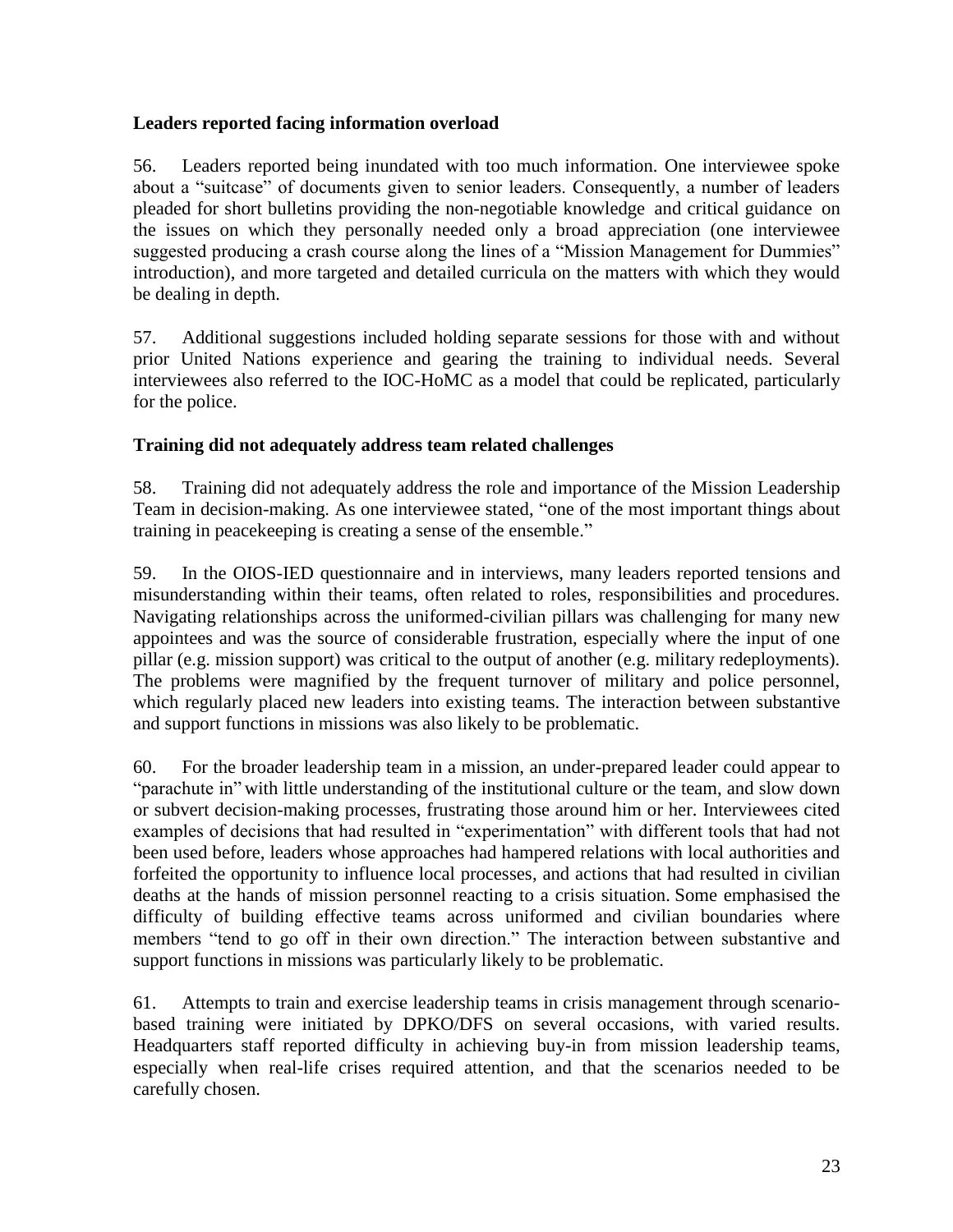62. The concept and advantages of 'collective training', where leaders with different roles are brought together for training, was mentioned by two interviewees, both currently uniformed leaders in peacekeeping operations.

## **E. Both the design and the delivery of the training and related activities contributed to the problems experienced by leaders**

63. The problem of under-preparation was sufficiently widespread among the leaders and DPKO/DFS officials consulted for this evaluation to warrant more detailed analysis of its causes. Explanations were reportedly found in both the design and delivery of the preparation.

## **Generic and supply-driven training led to demand for more customized training**

64. The SLP and SML were generic in content, with limited opportunity for in-depth exploration. Although they delivered a detailed overview of peacekeeping structures and operation, they did not fully address leaders' specific training needs.

65. A number of questionnaire respondents and interviewees expressed a wish for more customization in the preparation of leaders for particular needs and functions and less of the "generic omnibus", "pressure cooker", "one size fits all" information "squeezes" associated with courses and headquarters-based briefings. One interviewee favoured a "boutique system of learning, not a wholesale system."

66. Briefings and other elements of the on-boarding process allowed for more missionspecific and role-specific preparation. However, as two interviewees observed, they "[may not] know what they should ask about" or how to "define what [they] don't know".

## **Location and time specific training also limited leaders' opportunities for training**

67. If training design was not customized to individual needs, neither was delivery. Both the training courses and Headquarters-based briefings required face-to-face interaction and hence were location-specific. In most cases, this also implied that they were time-specific. Face-to-face delivery assumed that people would be able and willing to make themselves available for a course where and when it was run, or come to New York for Headquarters briefings. Many leaders could not or would not and as a result, missed the training.

68. Although leaders have been provided electronic copies of the training and preparatory material after the training, little material was available online or through e-learning platforms, despite DPKO/DFS' training principle on leveraging information technology and partnerships to ensure timely, accessible and efficient delivery of training.<sup>31</sup> OIOS-IED notes that efforts were made to improve the online availability of resources and the SMART course supplements its workshops with six e-learning modules.

<sup>&</sup>lt;sup>31</sup> DPKO/DFS, Policy: Training for all United Nations Peacekeeping Personnel, 1 May 2010 (unpublished), para. 10(d).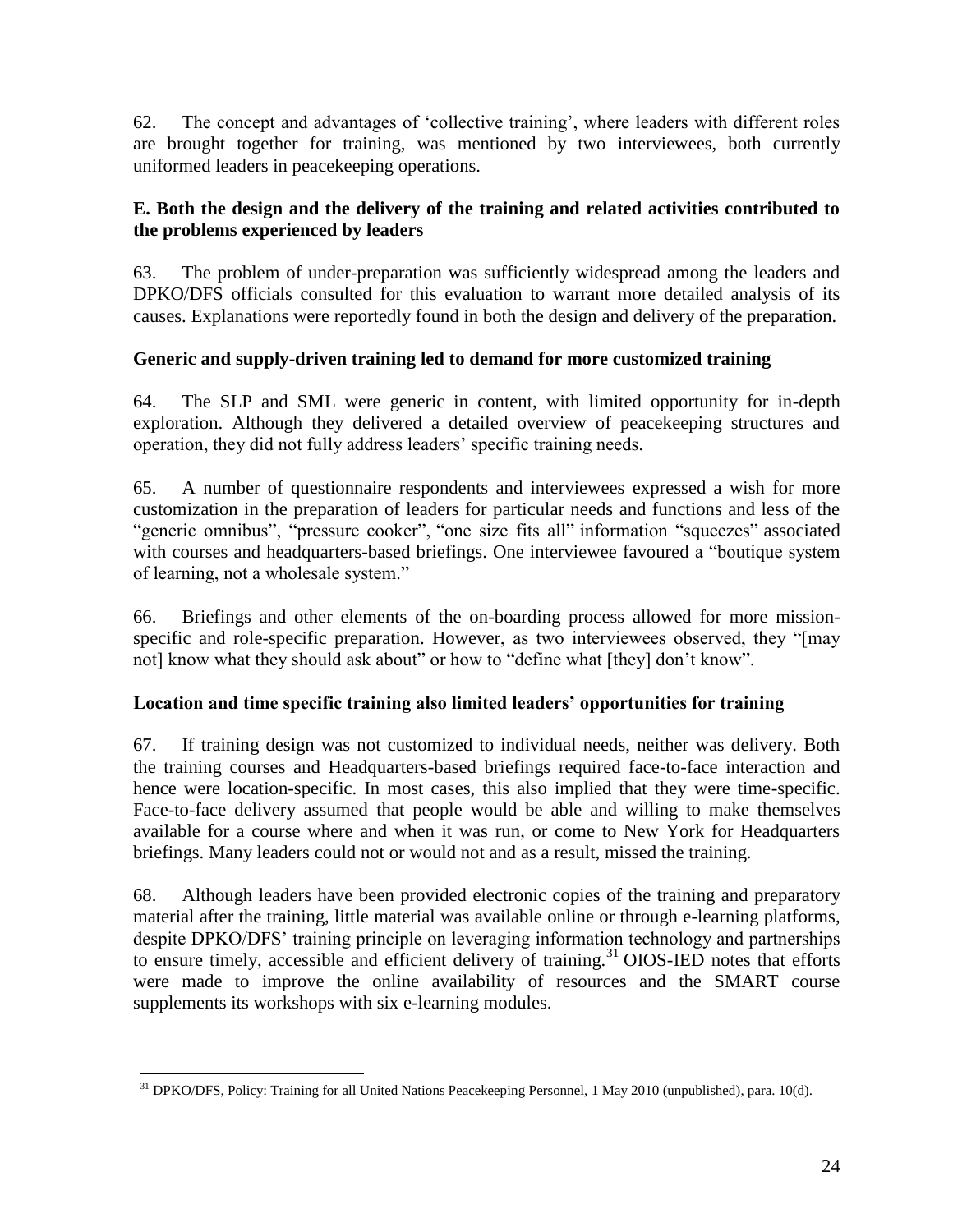## **Responsibility for the training of senior peacekeeping leaders was dispersed throughout DPKO/DFS**

69. Despite the primacy accorded to ITS for directing and coordinating peacekeeping training<sup>32</sup>, no single office or division had responsibility for, or oversight of, the overall preparation of any particular individual. Every Office and Division within DPKO/DFS had some responsibility in relation to the identification, selection, training, induction, briefing and continuing support of senior peacekeeping leaders (see Table 5). Although its development was announced in 2008, a senior leadership training strategy never materialised.<sup>33</sup> Appointees did not receive a preparatory 'checklist,' contact points and a 'one stop shop' for inquiries, and in their absence those seeking information or support defaulted to particular units or individuals with whom they had established a rapport (notably staff of the Senior Leadership Appointments Section).

| <b>Activity</b>                  | <b>DPKO/DFS</b> entity                             |
|----------------------------------|----------------------------------------------------|
| Identification of senior leaders | Office of the Under-Secretary-General; Senior      |
|                                  | Leadership Appointments Section; Office of         |
|                                  | Operations                                         |
| Selection of senior leaders      | Senior Leadership Appointments Section; Office     |
|                                  | of the Under Secretary General/Executive Office    |
|                                  | of the Secretary General; Office of Military       |
|                                  | Affairs; Police Division                           |
| Training of senior leaders       | Integrated Training Service; Office of Military    |
|                                  | <b>Affairs</b>                                     |
| Administrative onboarding for    | Senior Leadership Appointments Section; Field      |
| senior leaders                   | Personnel Division; Office of Human Resource       |
|                                  | Management                                         |
| Briefings and induction<br>for   | of Operations/Integrated Operational<br>Office     |
| senior leaders                   | Team; Office of Military Affairs; Police Division; |
|                                  | Policy, Evaluation and Training Division; Senior   |
|                                  | Leadership Appointments Section                    |
| Continuing support               | Office of Operations, substantive areas            |
|                                  | Senior Leadership Appointments Section             |
| Specialized training of senior   | Conduct and Discipline, Police Division, Office of |
| leaders                          | Resources Management, Office<br>Human<br>of        |
|                                  | Military Affairs, Department of Management         |

## **Table 5 Units/offices that support support senior leaders' training**

70. Other United Nations entities have developed a more holistic approach to the leader preparation and support. OCHA, for example, offers its series of services to new Humanitarian Coordinators – from selection and induction to continuing support – through its

<sup>&</sup>lt;sup>32</sup> DPKO/DFS, Policy: Training for all United Nations Peacekeeping Personnel, 1 May 2010 (unpublished), para. 19.

 $33$  A/62/727 para 101.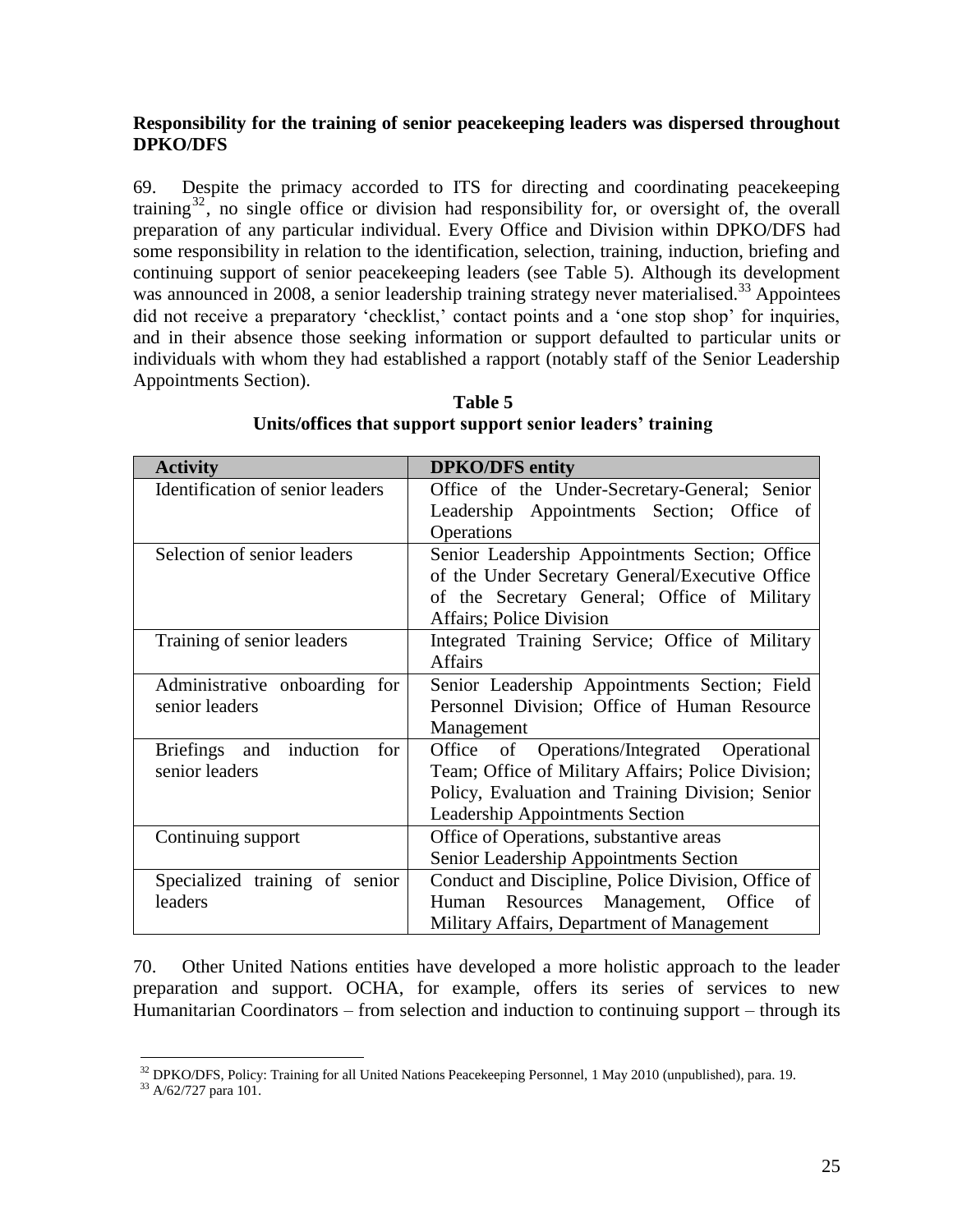Humanitarian Leadership Strengthening Unit, which is staffed and funded to do so. New Humanitarian Coordinators know exactly where to go for help.

## **Training was largely dependent on extra-budgetary resources**

71. In 2014-15, roughly \$775.000 <sup>34</sup> and five staff members were dedicated to senior mission leader training (four in ITS and one in OMA). Only the staff, mentor and facilitatorrelated travel costs of two courses (SML and SLP) were funded from DPKO/DFS budget sources. All other activities relied on extra-budgetary input or support (IOC-HoMC and activities including the preparation of guidance documents for the military component), funded from mission budgets (SMART), or provided in-house (briefing) or on a pro bono basis (mentoring). Police training experts provided by Member States and seconded to ITS did work almost exclusively on police-specific tasks. Limitation of resources within ITS meant that resources allocated to senior leadership training could only be increased at the expense of those available for the totality of other peacekeeping training.

72. Although the budget for the SMART course was funded primarily from mission budgets and the support account OIOS was informed that the funding is not always assured. In contrast, the main training programmes actually targeted at senior leaders relied on extrabudgetary resources to a large extent. More than two-third (68 per cent) of the budget for the SML, SLP and IOC-HoMC came from extra-budgetary-resources. Although considered as DPKO/DFS 'flagship' course, the funding for the SML depended to 84.6 per cent on extrabudgetary resources and significant in-kind contributions by Member States. The funding for the IOC-HoMC depended entirely on extra-budgetary resources.



**Chart 3 Funding sources of DPKO/DFS leadership training programmes**

Source: Analysis of ITS and OMA data, excluding in-kind contributions

<sup>&</sup>lt;sup>34</sup> This does not include significant in-kind contributions by Member States hosting or otherwise supporting the respective training in particular the SML.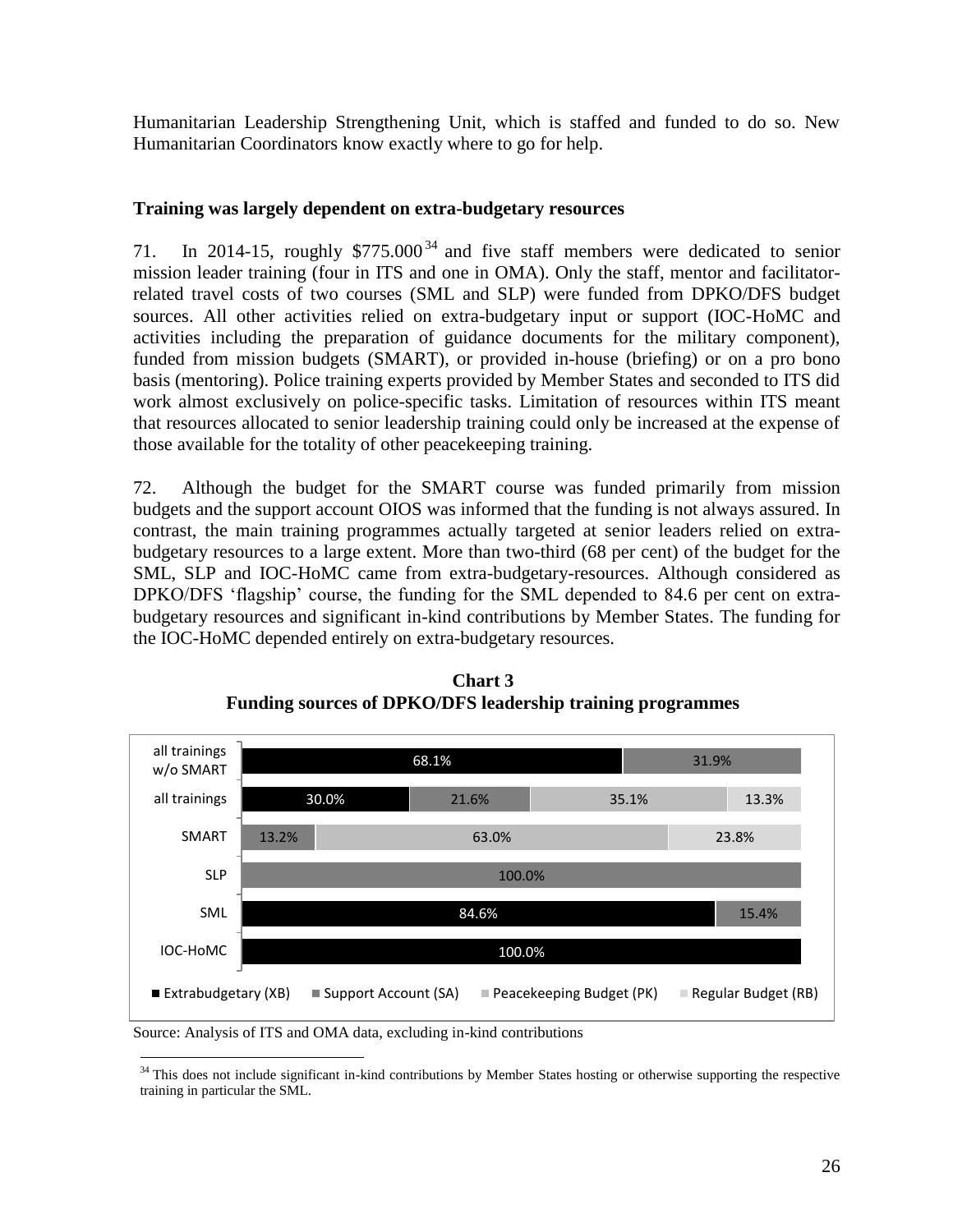73. While Member State support for the SML course and other senior leadership training initiatives was critical, the obligation to solicit funds on a regular basis in order to continue operating the training programme was costly in staff time.<sup>35</sup> It also risked creating perceptions that donor countries influenced the training agenda. While continuing efforts were made to balance participation in the SML course along geographic, gender and mission component lines, more than half the participants and mentors in courses conducted in 2012, 2013 and 2014 were from countries designated by the World Bank as 'high income,' and much lower proportions (37 per cent of participants and 22.2 per cent of mentors) were from low and lower-middle income countries.<sup>36</sup>

### **The issue of political considerations in senior leaders' appointments emerged as a potential risk factor for the achievement of the objectives of the training programmes**

74. A critical assumption in the thematic impact pathway was that training participants are qualified and motivated and that training objectives cannot be met if the assumption is not true. Although the selection and appointment process of senior leaders fell outside the scope of this evaluation, stakeholders, including at senior levels, spontaneously raised this issue and considered that in some cases, there had been political interference by external actors in the selection process of the SRSGs and D/SRSGs. According to these interviewees, political considerations had prevailed over requirements of competence and merit in some cases and they viewed these appointments as having negative effects in the field, with the selected leaders setting poor examples for staff and impacting mission performance. Interviewees highlighted that not all gaps in an appointee's skills or knowledge can be filled with training.

75. OIOS was not able to assess the substantive basis of these perceptions, but notes that, if true, the failure of the appointment system to select competent senior leaders constitutes a potential high risk, not only for the training objectives of the DPKO/DFS senior leadership training. OIOS notes that these views align with the recent findings of the of the High-Level Independent Panel on Peace Operations that, "there has not been a quantum improvement in the appointment of high-quality senior mission leaders<sup> $37$ </sup> and that the "lack of consistent" application or a merit-based selection process for the highest level of mission leaders<sup> $38$ </sup> is a factor undermining the selection and preparation of leaders of UN peace operations.

## **V. Conclusion**

 $\overline{a}$ 

76. The many positive aspects of the training offered by DPKO/DFS to their senior leaders are undeniable. The courses and briefings evaluated contained elements almost universally recognised as valuable, with participants reporting many praiseworthy aspects including a

 $35$  In 2007 the Special Committee on Peacekeeping Operations requested the Secretary-General to submit funding proposals for consideration by the General Assembly in order to address the funding issue of the SML (A/61/19 (Part II), para 207). OIOS was informed that such a funding proposal was never submitted.

<sup>&</sup>lt;sup>36</sup> The World Bank classifies countries into four income levels: high, upper middle, lower middle and low. The 2015 classifications are listed at: http://data.worldbank.org/about/country-and-lending-groups.

<sup>37</sup> A/70/95-S/2015/446 para. 268.

<sup>38</sup> A/70/95-S/2015/446 para 270.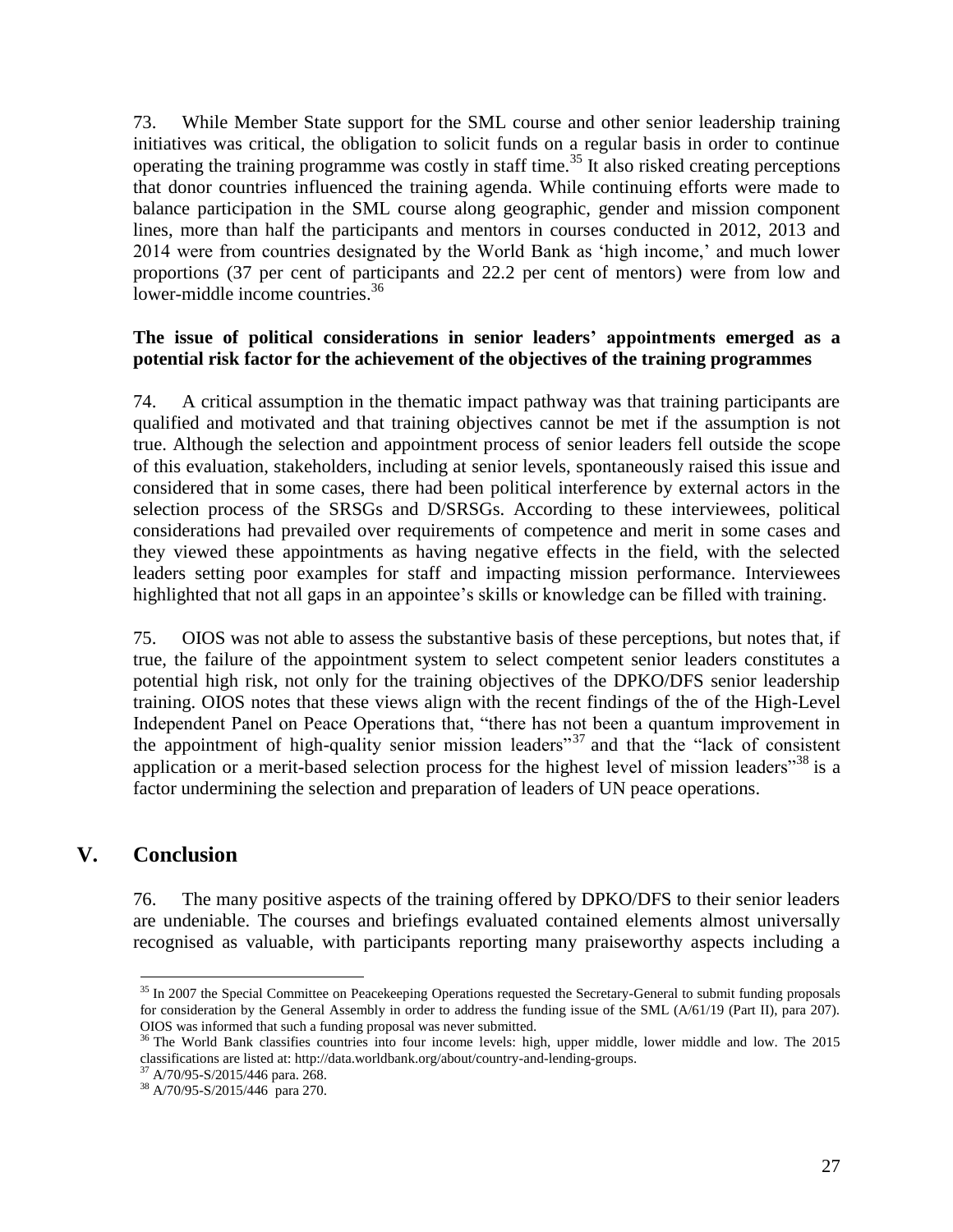high degree of utility of the training undertaken. At the same time, change is required on several fronts to address the gaps in preparation of DPKO/DFS senior leaders.

77. The evaluation highlighted the low degree of training uptake by senior leaders with more than one third not having undertaken the mandatory SLP training, and the high number of leaders with no SML training or, in fact any DPKO/DFS training. On top of this, up to a fifth of leaders reported having deployed without the opportunity of Headquarters-based briefings.

78. In this regard, it is useful to look at the results and operational difficulties of the SML. Despite its pertinent content and high quality, the majority of the SML's graduates end up working in positions other than in the United Nations, as many former SML participants are not nominated by Member States. At the same time, the majority of peacekeeping leaders have not had the opportunity to complete the course. The net result is that the course is not functioning as the career pipeline as originally intended. This missing link between SML participation and appointment to senior leadership positions illustrates the shared responsibility of the Organization and Member States to dignify the SML through use.

79. Despite the many positive aspects of the training offered, current leadership feels underprepared in the field, where they are expected to immediately master the complexity of Organization's often-technically demanding rules, lead thousands of men and women from different nationalities and cultures, respond to the demands of varied stakeholders including the Security Council, the Host Country's government and its citizens, while being surrounded by an increasingly non-permissive and lethal peacekeeping environment.

80. Remedies to address the challenges are available. One improvement would be for DPKO/DFS to shift leadership training from its present uncoordinated state to one that is explicitly predicated on a 'full spectrum, whole-of-DPKO/DFS effort.' This requires the recognition that it is not the ITS 'alone' which can support leadership training; rather, there are many other functional units within DPKO/DFS that deal with issues or topics of direct utility to senior leaders. This will need a move towards a culture of learning and the treatment of senior leadership training as a strategic investment within DPKO/DFS.

81. The new approach requires three specific steps: first, that each of these units relevant to senior leaders' training be identified; second, that such units determine *what* precisely they can offer to support senior leaders and third, *how* and *when* they can communicate this information to the leaders. Finally, all units should be interconnected, with clearly defined roles and responsibilities based on their comparative advantage and under the overall coordination of ITS. OIOS notes that a senior leadership policy was actually developed<sup>39</sup> but never implemented. A new updated policy, if developed by DPKO/DFS should be based on the concept of 'full spectrum' approach as enunciated above.

 $\overline{a}$ <sup>39</sup> A/62/727 para 101.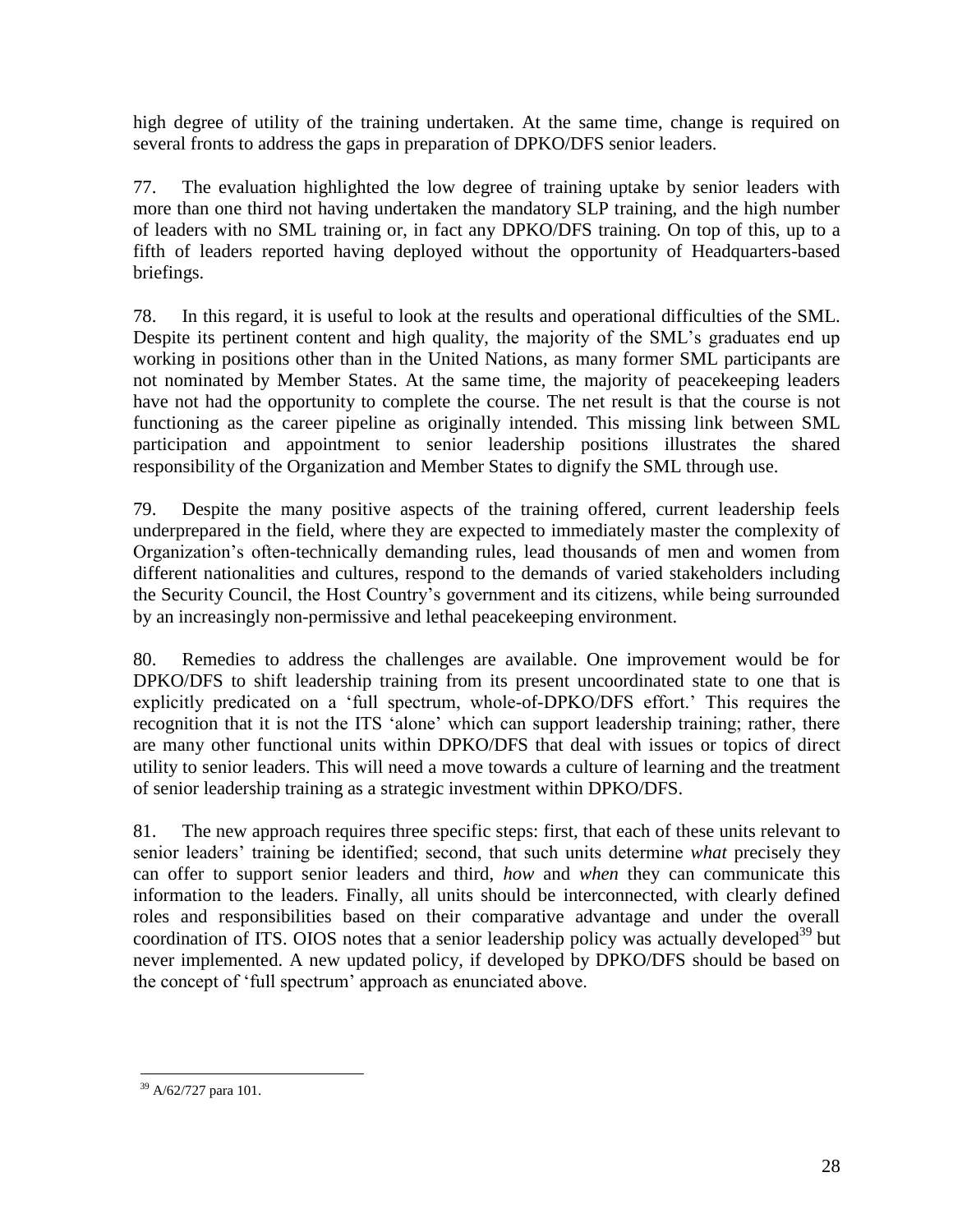82. The strong preference expressed by senior leaders for training that is both customized and that reduces their information overload needs to be taken more into account. Both generic and customized training are necessary, with neither a substitute for the other.

83. The feedback from leaders with respect to challenges that arose from team-based situations also suggests that there should be more emphasis on training opportunities for Mission Leadership Teams as no single person can possibly have all the technical and substantive knowledge essential for the smooth running of a mission.

84. Training of leaders cannot be the exclusive responsibility of the Organization. Leaders have the on-going obligation to keep themselves 'fit for purpose.' While the Organization can and must support its leaders to the best of its ability and resources, it cannot provide them with ready, customized answers in all situations. It is here that a leader's own efforts are relevant. Given the many challenges of peacekeeping and the fact that the United Nations is a bureaucracy with binding rules, it is incumbent upon leaders to continually educate themselves about the workings of the Organization, in a broad sense and for their mission specific assignments, both upon and after their appointment.

85. OIOS notes that two of the three main senior training programmes depend largely on unpredictable extra-budgetary funding sources and in-kind contributions. The financial constraints facing peacekeeping are well known, but the Special Committee on Peacekeeping Operations has expressly indicated that appropriate budgetary proposals be submitted to address the issue of ongoing funding in particular of the  $SML<sup>40</sup>$  Member States' decisions that support senior leadership training with adequate financial streams are a sine quo non for better aligning the Organization's rhetoric with reality on the issue of senior leaders' training.

86. Finally, OIOS notes that as the Organization, especially peacekeeping, is transitioning to a risk-based approach, it cannot be indifferent to the concerns expressed by senior interviewees on the issue of senior leaders' selection and appointment process. OIOS notes that a senior leadership appointment policy was developed in 2006 but was neither adopted nor implemented.

87. This Office makes the following recommendations to address the issues raised by this evaluation. DPKO/DFS accepted all recommendations.

## **Important Recommendations:**

## **Recommendation 1**

88. DPKO/DFS should develop and implement a comprehensive and systematic senior leadership orientation and training strategy for newly appointed leaders, ensuring a 'full spectrum, whole of DPKO/DFS effort', which covers all aspects of pre-deployment, inbriefing, induction, on-going training and other post-deployment support of senior leaders. (Paragraph 8; Result E paragraphs 69, 71-73)

 $\overline{a}$  $40$  A/61/19 (Part II), para 207.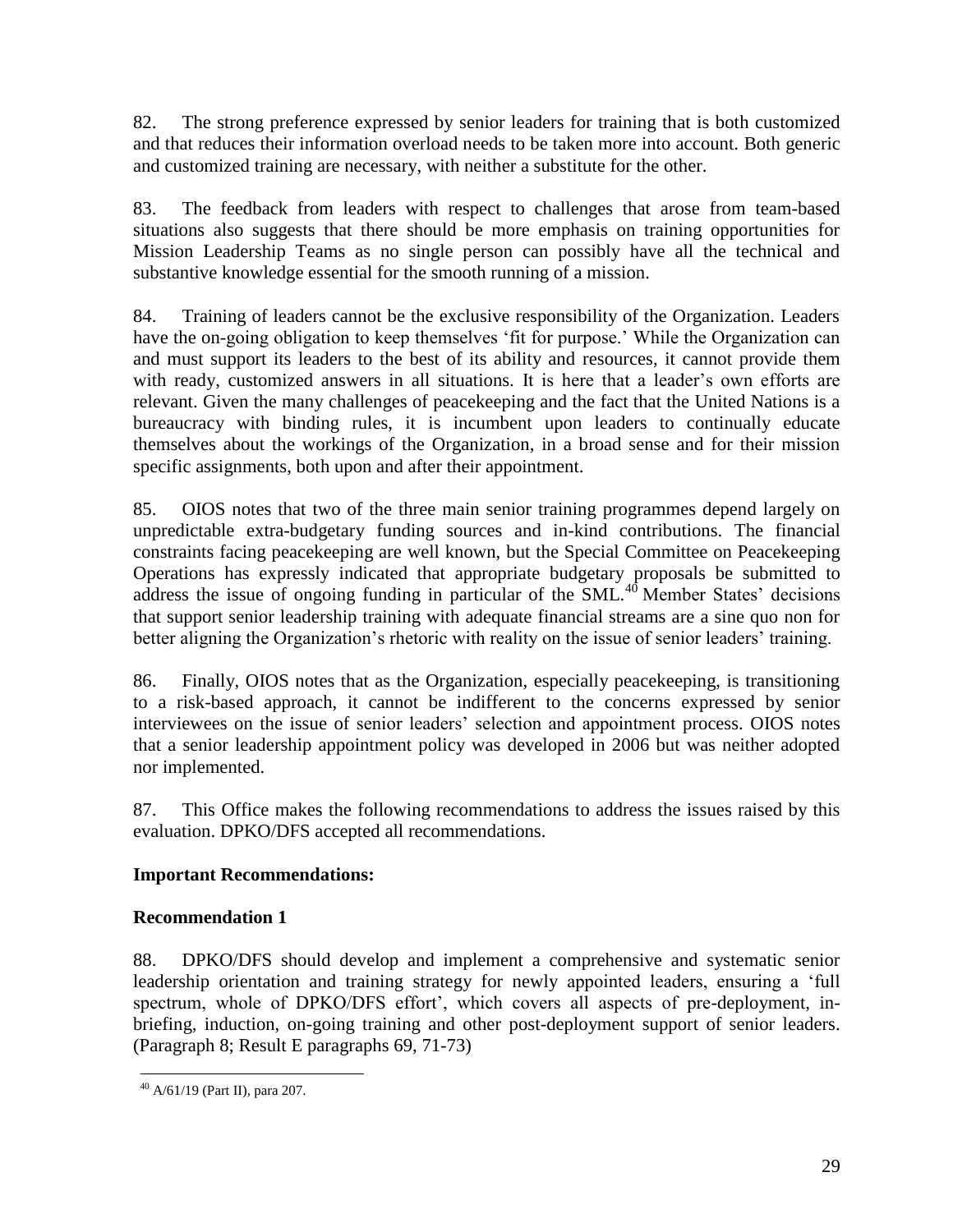## **Recommendation 2**

89. DPKO/DFS should ensure that no appointee to a senior leadership position deploys without completing a specified minimum of training and preparation (based on an individual training needs assessment) and should provide all new senior leadership appointees with an on-boarding focal point. (Result A paragraphs 22-26; Result B paragraphs 35-37; Result E paragraphs 63, 64-66)

## **Recommendation 3**

90. DPKO/DFS should ensure that all senior leaders appointed to senior level positions in peacekeeping operations complete at least one DPKO/DFS senior leadership training within the first six month of their appointment. This mandatory requirement should only be waived under exceptional circumstances and compliance should become part of the performance review. (Result A paragraphs 22-26; Result B paragraphs 27-34, 37-38)

### **Recommendation 4**

91. DPKO/DFS should allocate sufficient funds in order to address the issue of ongoing funding of the Senior Mission Leaders course. (Result E paragraphs 71-73)

## **Recommendation 5**

92. DPKO/DFS should establish performance indicators and specific targets for the planned outcomes of the Senior Mission Leaders course (as indicated in the Thematic Impact Pathway), in particular for the course objective to increase the number of trained leaders available for potential appointments to leadership posts in DPKO peacekeeping missions. (Results B paragraphs 29-31)

### **Recommendation 6**

93. DPKO/DFS should require all missions to develop brief mission-specific handbooks tailored to suit the information and knowledge needs of leaders for their Special Representatives of the Secretary-General, Force Commanders, Police Comissioners and Director of Mission Support and should ensure that briefings to senior leaders include clear messages that they are expected to read and stay current with both general and specific material, including guidelines and policies issued by HQ. (Result D paragraphs 56-57)

### **Recommendation 7**

94. DPKO/DFS should develop and offer scenario-based, mission-specific training for Mission Leadership Teams in crisis management. (Result D paragraph 58-62)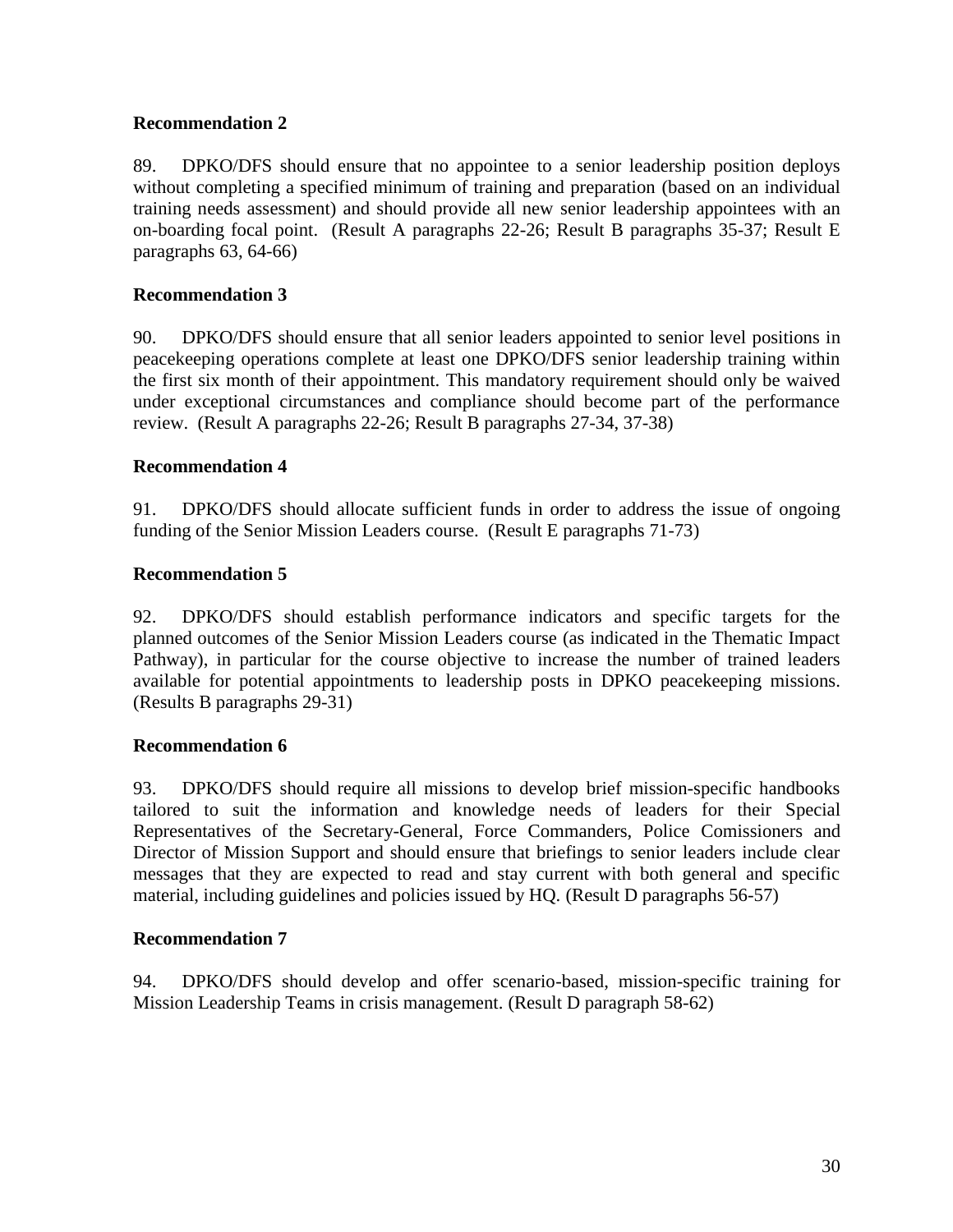#### **Annex A: Thematic Impact Pathway for DPKO/DFS senior leadership training programmes**



training standards and materials development, other partners provide support during training delivery, participants are qualified, motivated and attend mandatory training, participants want to be appointed and subsequently become appointed to leadership positions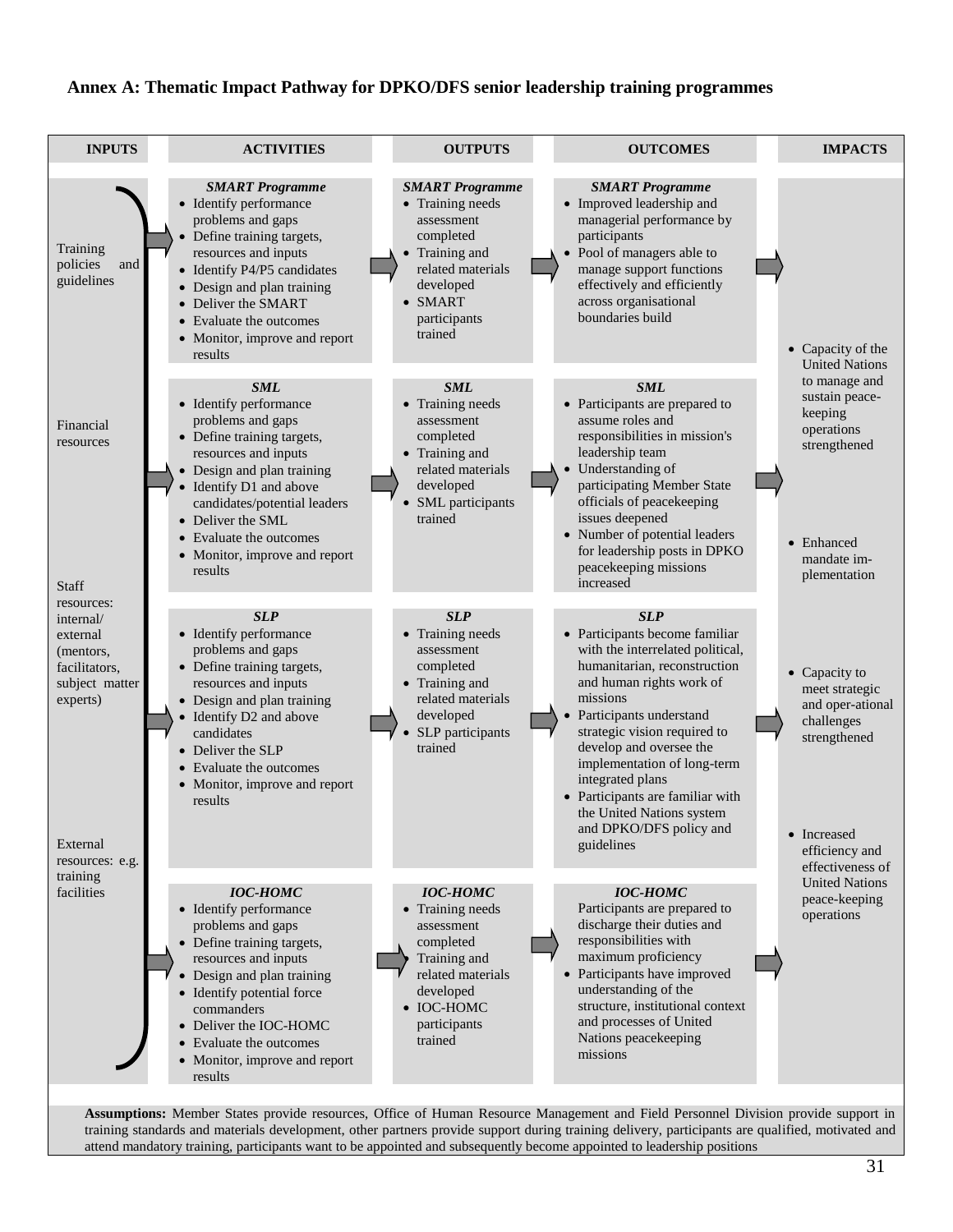## **Annex B: Comments on the draft report received from the Department of Peacekeeping Operations and the Department of Field Support**

The Office of Internal Oversight Services (OIOS) presents below the full text of comments received from the Department of Peacekeeping Operations and the Department of Field Support on the evaluation results contained in the draft report. This practice has been instituted in line with General Assembly resolution 64/263, following the recommendation of the Independent Audit Advisory Committee.

## **Draft Report of the OIOS on the Evaluation of DPKO/DFS Senior Leadership Training**

1. We would like to extend our sincere gratitude and appreciation to OIOS/IED for conducting this evaluation at our request. We welcome the report as it provides a thorough analysis of DPKO/DFS Senior Leadership Training and contains constructive and positive comments and recommendations.

2. There is an underlying and recurrent theme in the report, which is the impact of training on staff performance. While we believe that leadership training plays a critical role in preparing senior leaders to assume roles and responsibilities associated with serving as a member of the Mission Leadership Team, training cannot be perceived as the only contribution to staff performance.

3. For instance, paragraph 5 of the Executive Summary and paragraph 55 mention the issue of stress in the field. Lack of training can contribute to stress in the workplace. However, other factors such as delegation of authority, management style and individual adaptability to the work environment may also have contributed to those perceptions.

4. The issue of training gaps is mentioned in paragraph 55: "*Gaps in training appeared to have affected leaders…*" Other individual and organisational factors, such as prior professional and personal experience and lack of adequate management and crisis management mechanisms within the mission are likely to have played a role as well.

5. The report makes several references to the fact that both the design and delivery of training and related activities contributed to the problems experienced by leaders, for example in the sixth paragraph of the Executive Summary and Heading E. However, this seems to contradict other statements, notably in paragraphs 45 and 46, which indicate that the Senior Mission Leaders and Senior Leadership Programme course participants were generally satisfied (or very satisfied) with the training.

6. The third sentence of the second paragraph of the Executive Summary states that: "*However, many had little or no prior experience in the United Nations.*" Stating that many senior leaders had little to no United Nations experience is not wholly accurate. Approximately two out of three senior leaders appointed in 2014 and 2015 were internal, i.e. have worked within the United Nations system at the D-2 level or below prior to becoming a Head of Mission or Deputy Head of Mission. This statement also contradicts the heading to paragraphs 25 and 26 which reads: "*While the majority of leaders had some experience in the United Nations, some had had little or no such prior experience.*" Based on the above mentioned explanation, we request that the third sentence of the second paragraph of the Executive Summary be deleted from the report.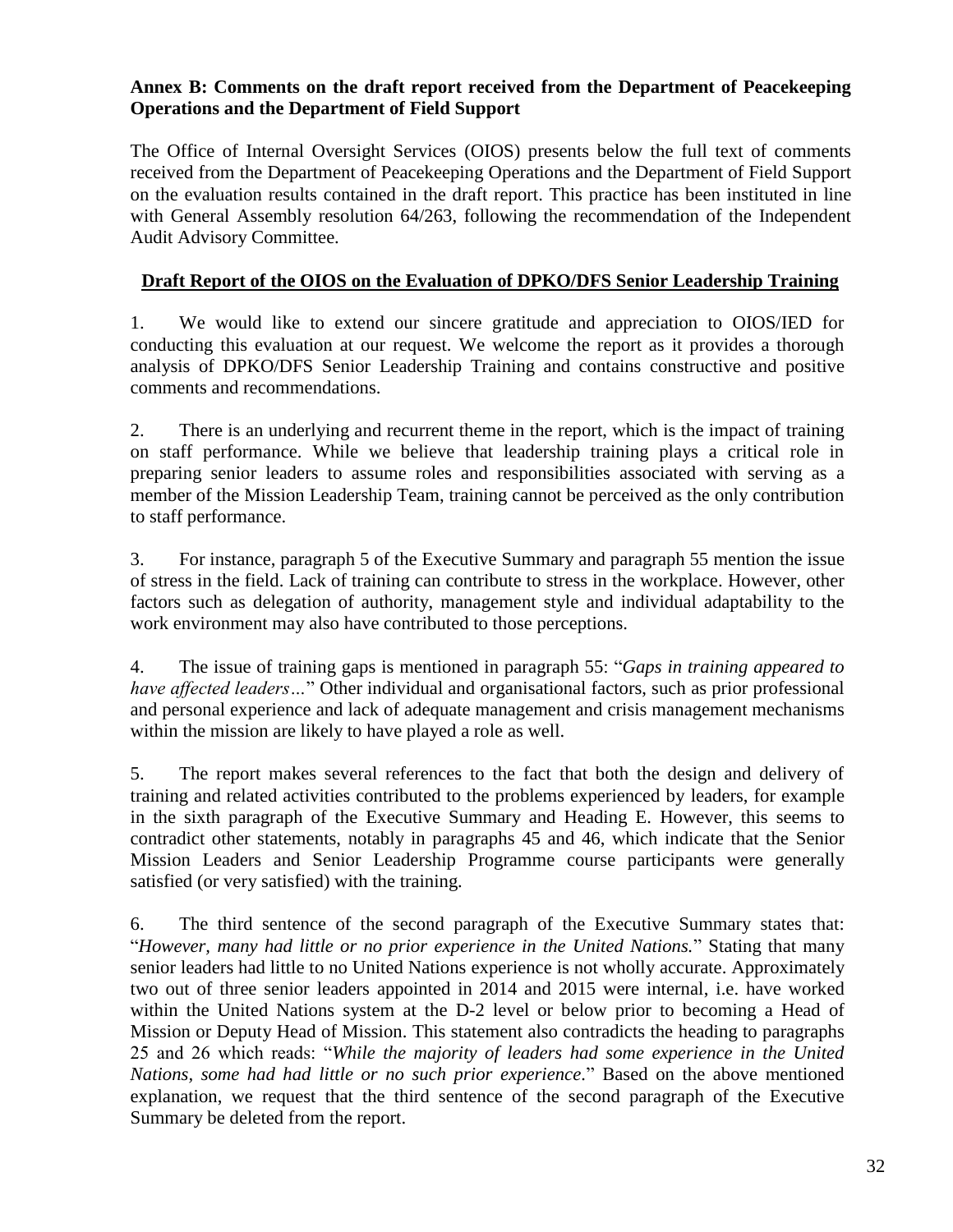7. With regard to the comments on "mentoring" in paragraph 49, the Secretary-General's commitment to the pilot mentoring programme for Heads and Deputy Heads of Mission should be mentioned. The programme, which was piloted in November 2014, has offered mentoring or leadership partnering (with former senior mission leaders) to 14 new appointees.

8. Concerning the current shortcomings in the in-briefing process mentioned in paragraph 67, the DPKO and DFS Guidelines for in-briefings and debriefings has been revised in September 2015 to alleviate these gaps.

9. Regarding Table 5, which outlines the units/offices that support senior leadership training, DPKO would suggest adding:

OUSG to the first row (identification of senior leaders);

OHRM as they are involved in administrative onboarding in row 4 (administrative onboarding for senior leaders); and

SLAS, as they are consulted, to row 5 (briefings and induction for senior leaders).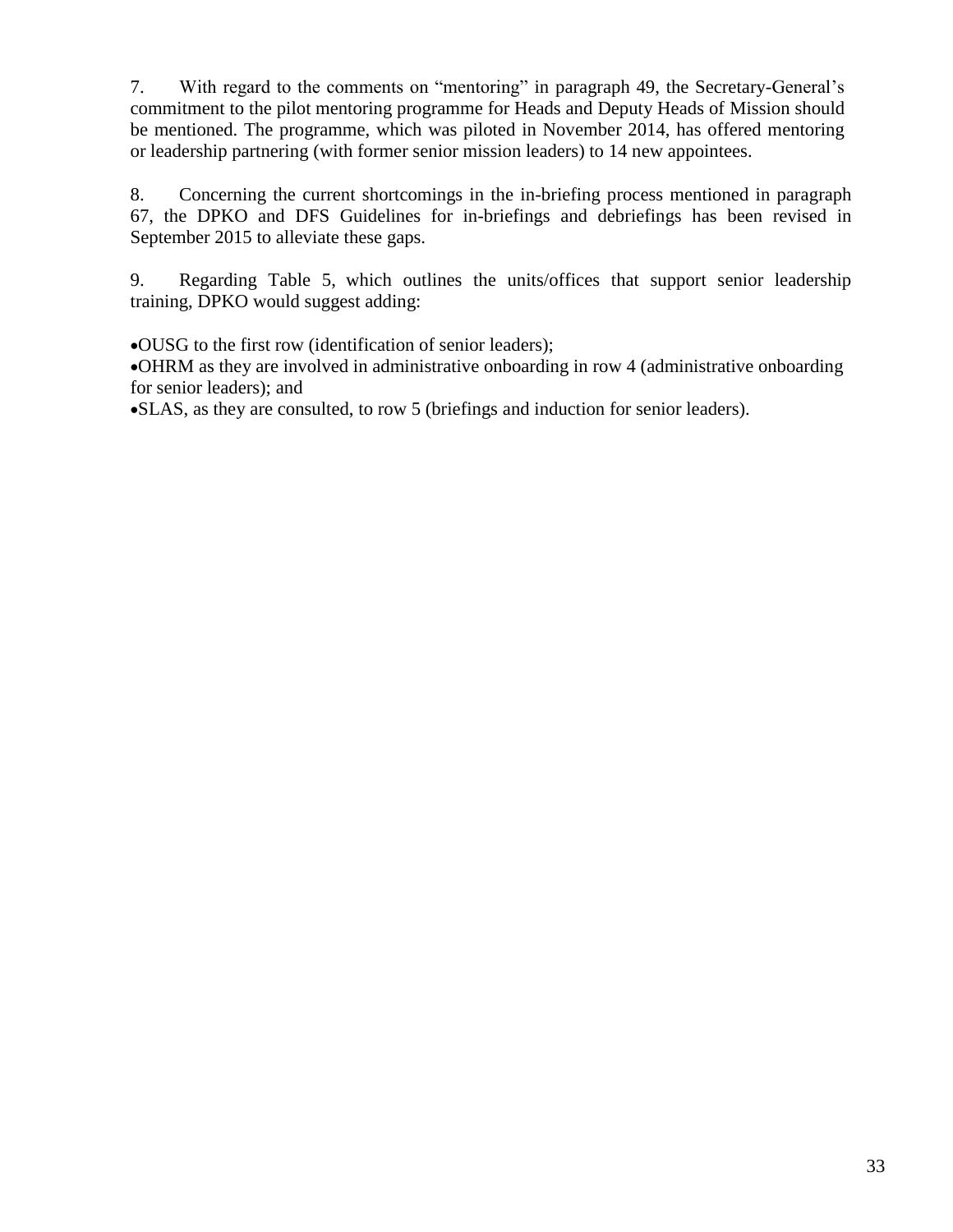## **Annex C:**

## **Recommendation Action Plan**

### **Evaluation of the Senior Leadership Training of the Department of Peacekeeping Operations (DPKO) and the Department of Field Support (DFS) December 2015**

| <b>IED Recommendation</b>                                                                                                                                                                                                                                                                                                                                  | <b>Anticipated Actions</b>                                                                                                                    | <b>Responsible Entity(ies)</b>                        | <b>Target date for completion</b>                     |
|------------------------------------------------------------------------------------------------------------------------------------------------------------------------------------------------------------------------------------------------------------------------------------------------------------------------------------------------------------|-----------------------------------------------------------------------------------------------------------------------------------------------|-------------------------------------------------------|-------------------------------------------------------|
| <b>Recommendation 1:</b><br>DPKO/DFS should develop<br>and<br>implement a comprehensive<br>and<br>senior<br>leadership<br>systematic<br>orientation and training strategy for<br>newly appointed leaders, ensuring a                                                                                                                                       | Develop<br>and<br>implement<br>comprehensive and systematic senior $\parallel$<br>leadership<br>orientation and<br>training $\ $<br>strategy. | the $\vert$ OUSG/DPKO,<br>OUSG/DFS and<br><b>DPET</b> | Second quarter of 2016                                |
| 'full spectrum, whole of DPKO/DFS<br>effort', which covers all aspects of<br>pre-deployment,<br>in-briefing,<br>induction, on-going training and<br>other post-deployment support of<br>senior leaders.                                                                                                                                                    |                                                                                                                                               |                                                       |                                                       |
| <b>Recommendation 2:</b><br>DPKO/DFS should ensure that no<br>appointee to a senior leadership<br>position deploys without completing<br>a specified minimum of training and<br>preparation (based on an individual<br>training needs assessment)<br>and<br>should provide all new<br>senior<br>leadership appointees with an on-<br>boarding focal point. | Implementation of the new Guidelines   OO, DPET and SLAS<br>for in-briefing.                                                                  |                                                       | Second quarter of 2016,<br>with continuous monitoring |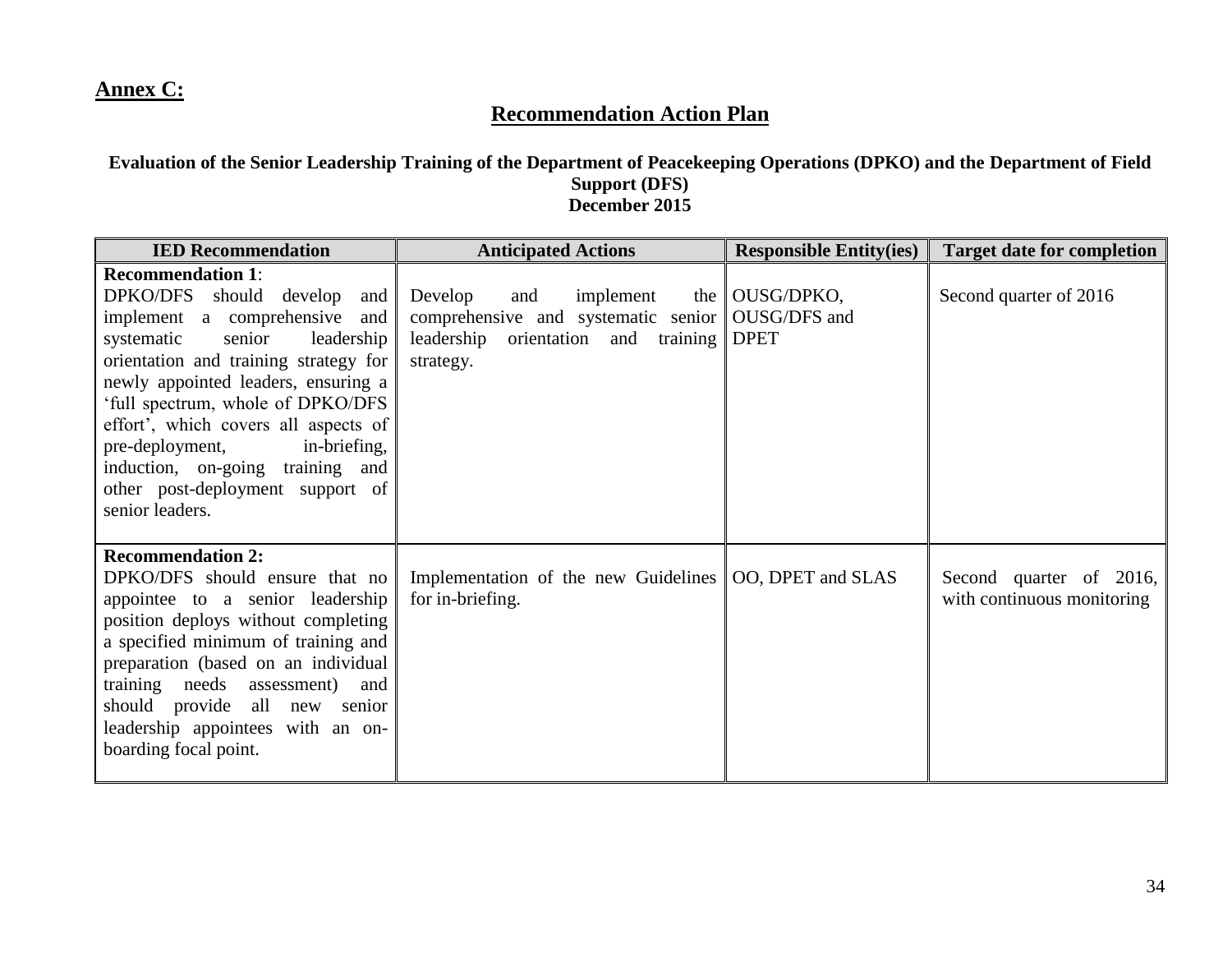| <b>IED Recommendation</b>                                                                                                                                                                                                                                                                                                                                                                                                                    | <b>Anticipated Actions</b>                                                                                                                                                                                                                                                                                                                                               | <b>Responsible Entity(ies)</b> | <b>Target date for completion</b>                    |  |
|----------------------------------------------------------------------------------------------------------------------------------------------------------------------------------------------------------------------------------------------------------------------------------------------------------------------------------------------------------------------------------------------------------------------------------------------|--------------------------------------------------------------------------------------------------------------------------------------------------------------------------------------------------------------------------------------------------------------------------------------------------------------------------------------------------------------------------|--------------------------------|------------------------------------------------------|--|
| <b>Recommendation 3</b><br>DPKO/DFS should ensure that all<br>senior leaders appointed to senior<br>level positions in peacekeeping<br>operations complete at least one<br><b>DPKO/DFS</b><br>senior<br>leadership<br>training within the first six month of<br>their appointment. This mandatory<br>requirement should only be waived<br>under exceptional circumstances and<br>compliance should become part of<br>the performance review. | Drafting new guidelines for the<br>attendance of the Senior Leadership<br>Programme.                                                                                                                                                                                                                                                                                     | OO, DPET and SLAS              | First quarter of 2017, with<br>continuous monitoring |  |
| <b>Recommendation 4</b><br>DPKO/DFS should allocate sufficient<br>funds in order to address the issue of<br>ongoing funding of the Senior<br>Mission Leaders course.                                                                                                                                                                                                                                                                         | DPKO/DFS will request regular funding<br>for the SML.                                                                                                                                                                                                                                                                                                                    | <b>DPET</b>                    | First quarter of 2017                                |  |
| <b>Recommendation 5</b><br><b>DPKO/DFS</b><br>should<br>establish<br>performance indicators and specific<br>targets for the planned outcomes of<br>the Senior Mission Leaders course (as<br>indicated in the Thematic Impact<br>Pathway), in particular for the course<br>objective to increase the number of<br>trained leaders available for potential<br>appointments to leadership posts in<br>DPKO peacekeeping missions.               | Performance<br>indicators<br>will<br>be<br>established.<br><b>DPKO/DFS</b><br>will<br>also<br>that it is<br>remind Members States<br>primarily their responsibility to make<br>sure that participants nominated to the<br>SML have the experience and skills<br>required to be considered as potential<br>candidates for ASG/USG-level positions<br>in peace operations. | <b>DPET</b>                    | First quarter of 2017                                |  |